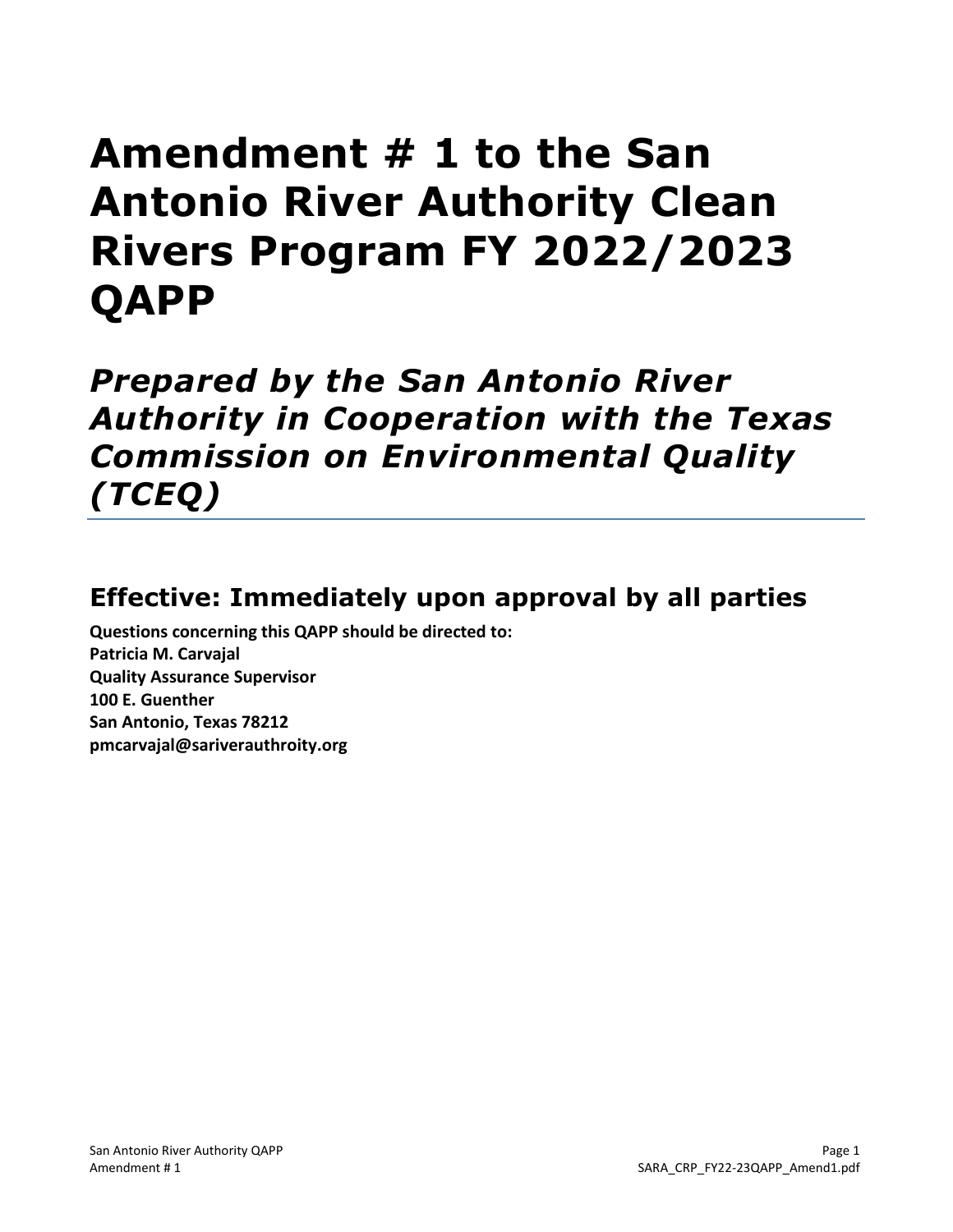# **Justification**

This document details changes made to the basin-wide Quality Assurance Project Plan to update Appendix B for fiscal year 2022 Clean Rivers Program Monitoring.

# **Detail of Changes**

List each section in which a change is proposed and provide a description of the change(s) in the table below.

| Section/Figure/Table | Page           | Change                                                                                                                                                                                                                                                                                                                                                                                                                                      | Justification                                                               |
|----------------------|----------------|---------------------------------------------------------------------------------------------------------------------------------------------------------------------------------------------------------------------------------------------------------------------------------------------------------------------------------------------------------------------------------------------------------------------------------------------|-----------------------------------------------------------------------------|
| Section A1           | $\overline{2}$ | Rebecca DuPont as CRP<br>$\bullet$<br>Work Leader has been<br>replaced with Kyle Girten as<br>Acting CRP Work Leader<br>Rebecca DuPont as Acting<br>$\bullet$<br><b>CRP Project QA Specialist</b><br>has been replaced with Luis<br>Medina as CRP Project QA<br>Specialist<br>Replace Charles Lorea with<br>Rebecca Reeves as CRP<br>Project Manager                                                                                        | Identify changes in TCEQ staff<br>assignments and SARA Staff<br>Assignments |
| A <sub>3</sub>       | 11             | Replace Charles J. Lorea<br>$\bullet$<br>with Rebecca Reeves as<br>Project Manager                                                                                                                                                                                                                                                                                                                                                          | Identify changes in SARA Staff<br>Assignments                               |
| A4                   | 13             | Rebecca DuPont as CRP<br>$\bullet$<br>Work Leader has been<br>replaced with Kyle Girten as<br>Acting CRP Work Leader<br>Rebecca DuPont as Acting<br><b>CRP Project QA Specialist</b><br>has been replaced with Luis<br>Medina as CRP Project QA<br>Specialist<br>Sarah Kirkland as CRP Data<br>Manager has been replaced<br>with Cathy Anderson as<br><b>Acting CRP Data Manager</b><br>Replace Charles Lorea with<br>Rebecca Reeves as CRP | Identify changes in TCEQ staff<br>assignments and SARA Staff<br>Assignments |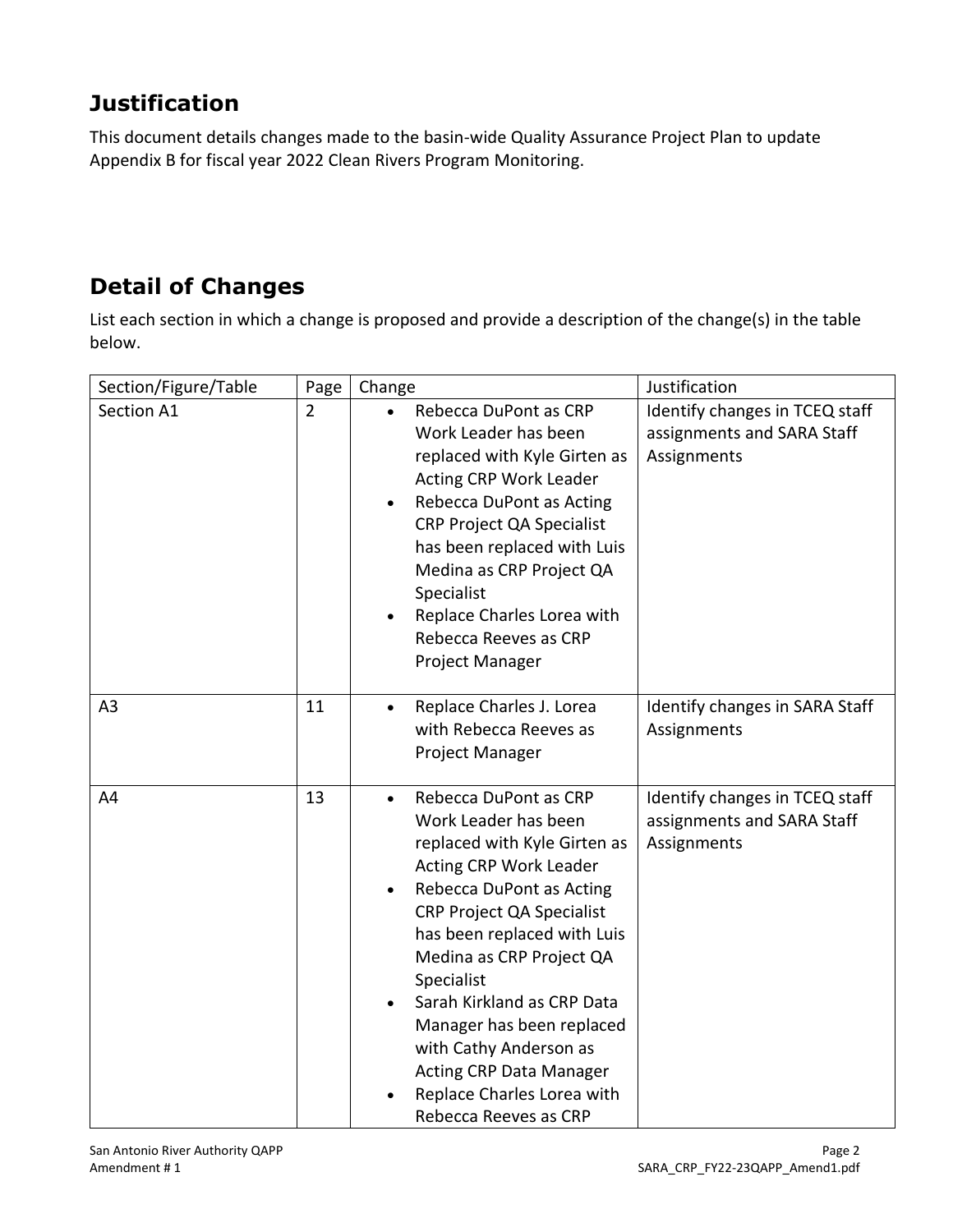| Section/Figure/Table | Page | Change                                                                                                                                                                                                                                                                                                                                                                                                                                                                                                                                                                                          | Justification                                                               |
|----------------------|------|-------------------------------------------------------------------------------------------------------------------------------------------------------------------------------------------------------------------------------------------------------------------------------------------------------------------------------------------------------------------------------------------------------------------------------------------------------------------------------------------------------------------------------------------------------------------------------------------------|-----------------------------------------------------------------------------|
|                      |      | Project Manager and as<br><b>Acting Watershed</b><br><b>Monitoring Supervisor</b>                                                                                                                                                                                                                                                                                                                                                                                                                                                                                                               |                                                                             |
| Figure A4.1          | 18   | Rebecca DuPont as CRP<br>$\bullet$<br>Work Leader has been<br>replaced with Kyle Girten as<br><b>Acting CRP Work Leader</b><br>Rebecca DuPont as Acting<br><b>CRP Project QA Specialist</b><br>has been replaced with Luis<br>Medina as CRP Project QA<br>Specialist<br>Sarah Kirkland as CRP Data<br>Manager has been replaced<br>with Cathy Anderson as<br><b>Acting CRP Data Manager</b><br>Replace Charles Lorea with<br>Rebecca Reeves as CRP<br>Project Manager and as<br><b>Acting Watershed</b><br><b>Monitoring Supervisor</b>                                                         | Identify changes in TCEQ staff<br>assignments and SARA Staff<br>Assignments |
| Table B1.1           | 70   | 1. Add River Rec comment to<br>station 17859<br>2. Edit Assessment Unit for<br>station 12802 - 1902 03<br>3. Edit Assessment Unit for<br>station 14200 - 1903_05<br>4. Edit Assessment Unit for<br>station 21126 - 1905A 01<br>5. Modify comment for station<br>18865 to include - 'BS<br>sample to be collected with<br>RT events'<br>6. Site 14211 Increase to three<br><b>Benthic Events</b><br>7. Edit station 18407 - remove<br>Chlorophyll/Pheophytin<br>analysis<br>8. Edit station 20539 - reduce<br>to three RT events and<br>remove BS events. Sampling<br>suspended at this site due | Clarify information in the<br>monitoring schedule                           |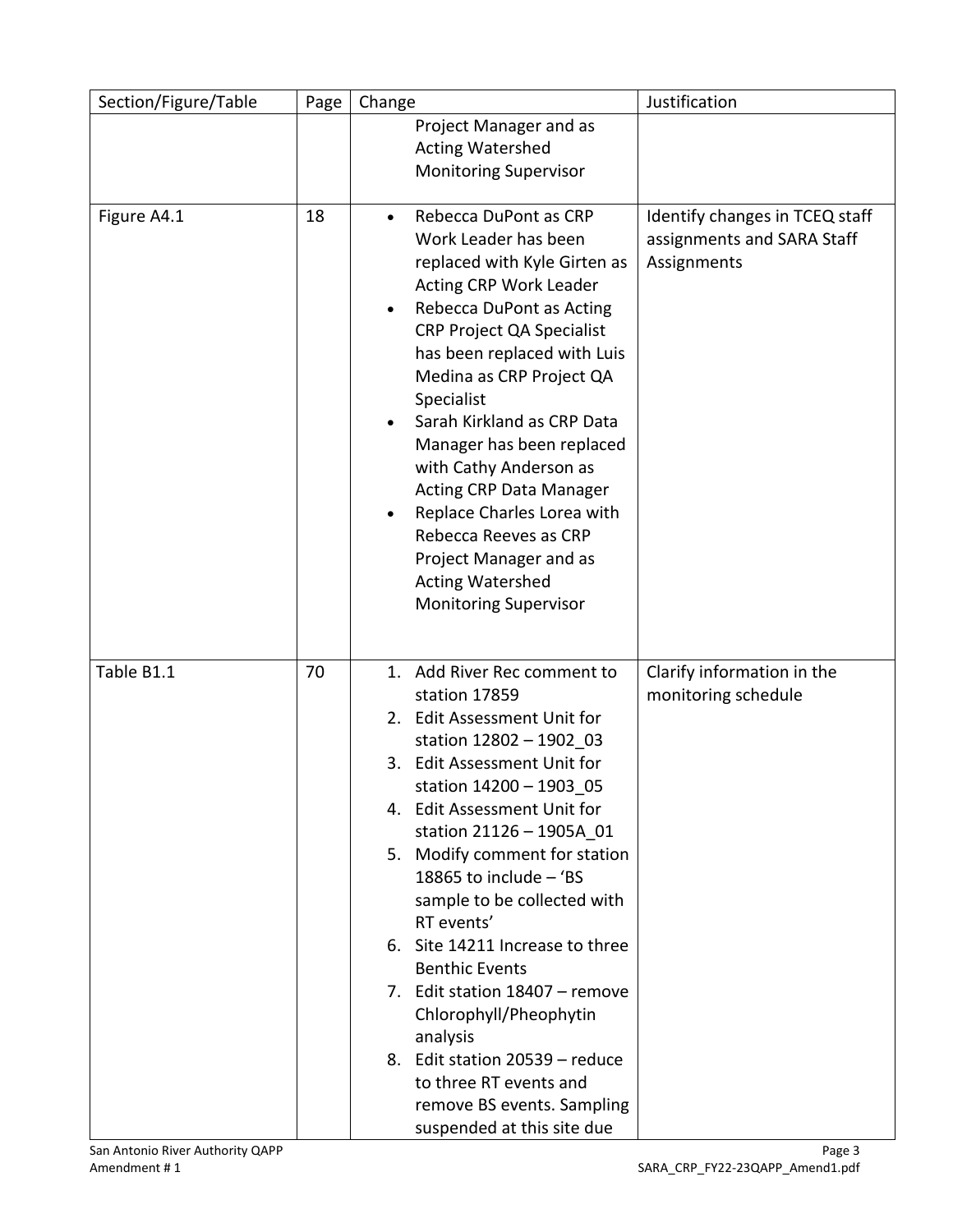| Section/Figure/Table | Page | Change                                                                                                                                                                                                  | Justification                                                                                                                      |
|----------------------|------|---------------------------------------------------------------------------------------------------------------------------------------------------------------------------------------------------------|------------------------------------------------------------------------------------------------------------------------------------|
|                      |      | to bridge construction.<br>Increase frequency of Field<br>9.<br>events at River Recreation<br>Bacteria Stations to 52 to<br>account for field<br>parameters collected with<br>weekly bacteria and flow. |                                                                                                                                    |
| Appendix B           | 65   | 1. Add explanation of expected<br>parameters for Recreation<br>Monitoring sites                                                                                                                         | Clarify the field observations to<br>be documented for Recreation<br>Monitoring sites when only<br>bacteria samples are collected. |
|                      |      | 2. Add Conventional Analysis<br>explanation of separated columns<br>for BOD and<br>Chlorophyll/Pheophytin                                                                                               | Clarify column separation as<br>these parameters are not<br>intended to be performed on<br>all stations.                           |

# **Distribution**

QAPP Amendments and Revisions to Appendices will be distributed to all personnel on the distribution list maintained by the Planning Agency.

These changes will be incorporated into the QAPP document and TCEQ and the San Antonio River Authority will acknowledge and accept these changes by signing this amendment.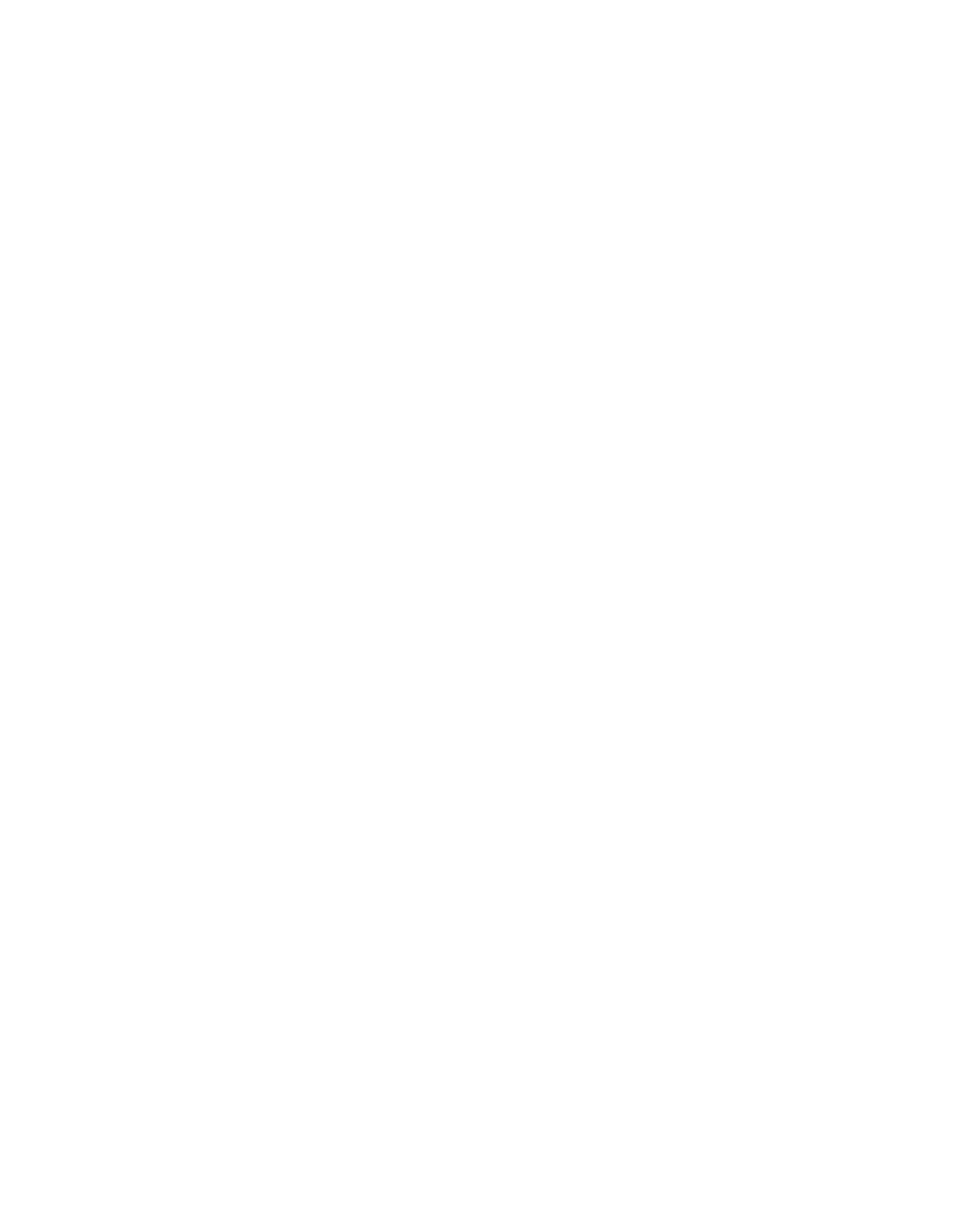# **Bandera County River Authority and Groundwater District**

| David Mauk                      | Date |
|---------------------------------|------|
| <b>General Manager</b>          |      |
|                                 |      |
|                                 |      |
|                                 |      |
| <b>Clint Carter</b>             | Date |
| <b>Field Operations Manager</b> |      |
|                                 |      |
|                                 |      |
| <b>City of Boerne</b>           |      |
|                                 |      |
|                                 |      |

Ryan Bass Date Environmental Planner / Urban Forester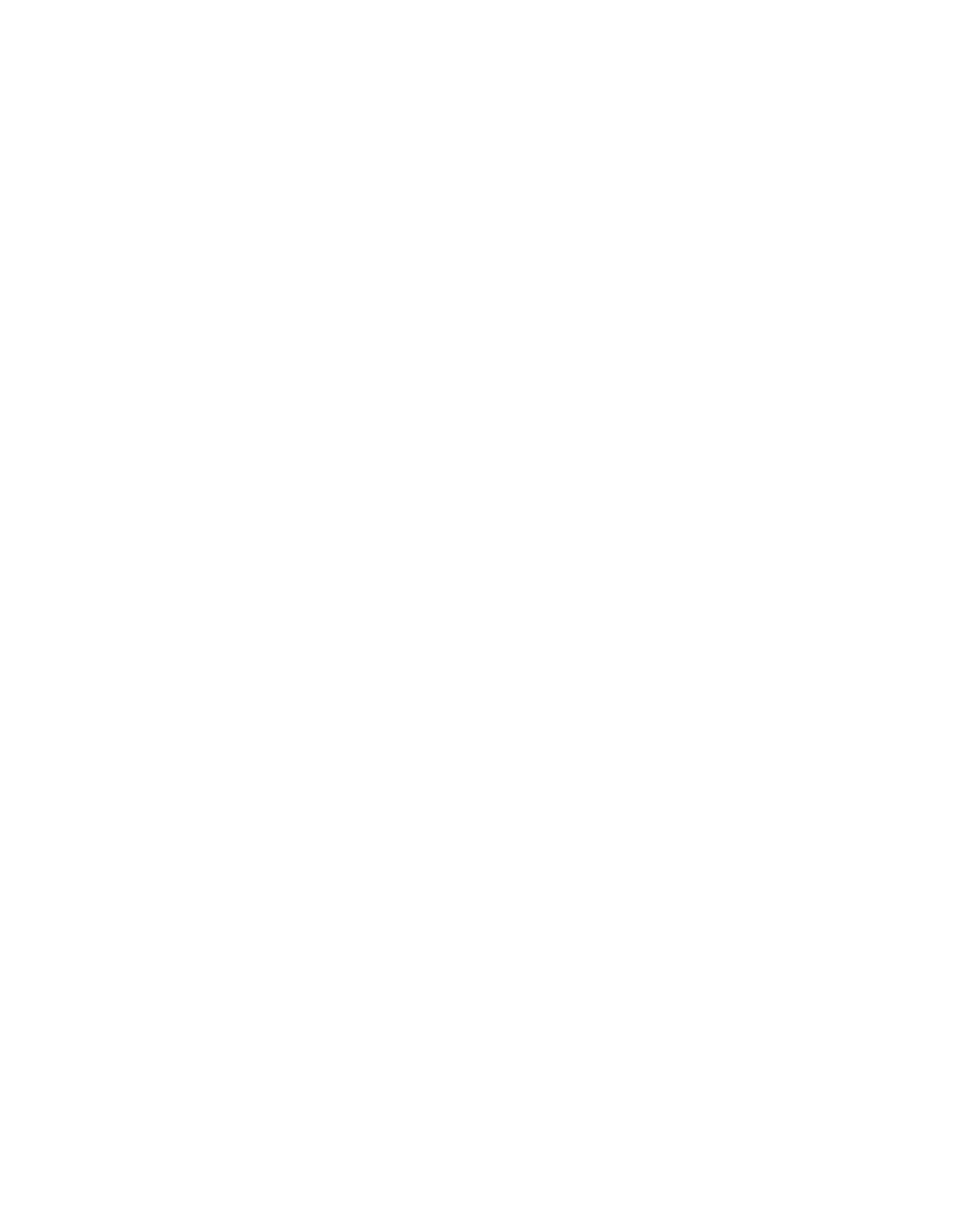### **DHL Laboratory**

| <b>Electronically Approved</b> | 4/20/2022 |
|--------------------------------|-----------|
| John DuPont                    | Date      |

General Manager

Electronically Approved 4/20/2022

Sherri Herschmann Date Laboratory Quality Assurance Officer

Sub-tier participants (e.g., subcontractors, subparticipants, or other units of government) will sign the QAPP, indicating the organization's awareness of, and commitment to requirements contained in this quality assurance project plan and any amendments or added appendices of this plan. Signatures in section A1 will eliminate the need for adherence letters to be maintained. If adherence letters are preferred, the San Antonio River Authority will secure written documentation from each sub-tier project participant (e.g., subcontractors, subparticipants, or other units of government) stating the organization's awareness of and commitment to requirements contained in this quality assurance project plan and any amendments or added appendices of this plan. The San Antonio River Authority will maintain this documentation as part of the project's quality assurance records and will ensure the documentation is available for review.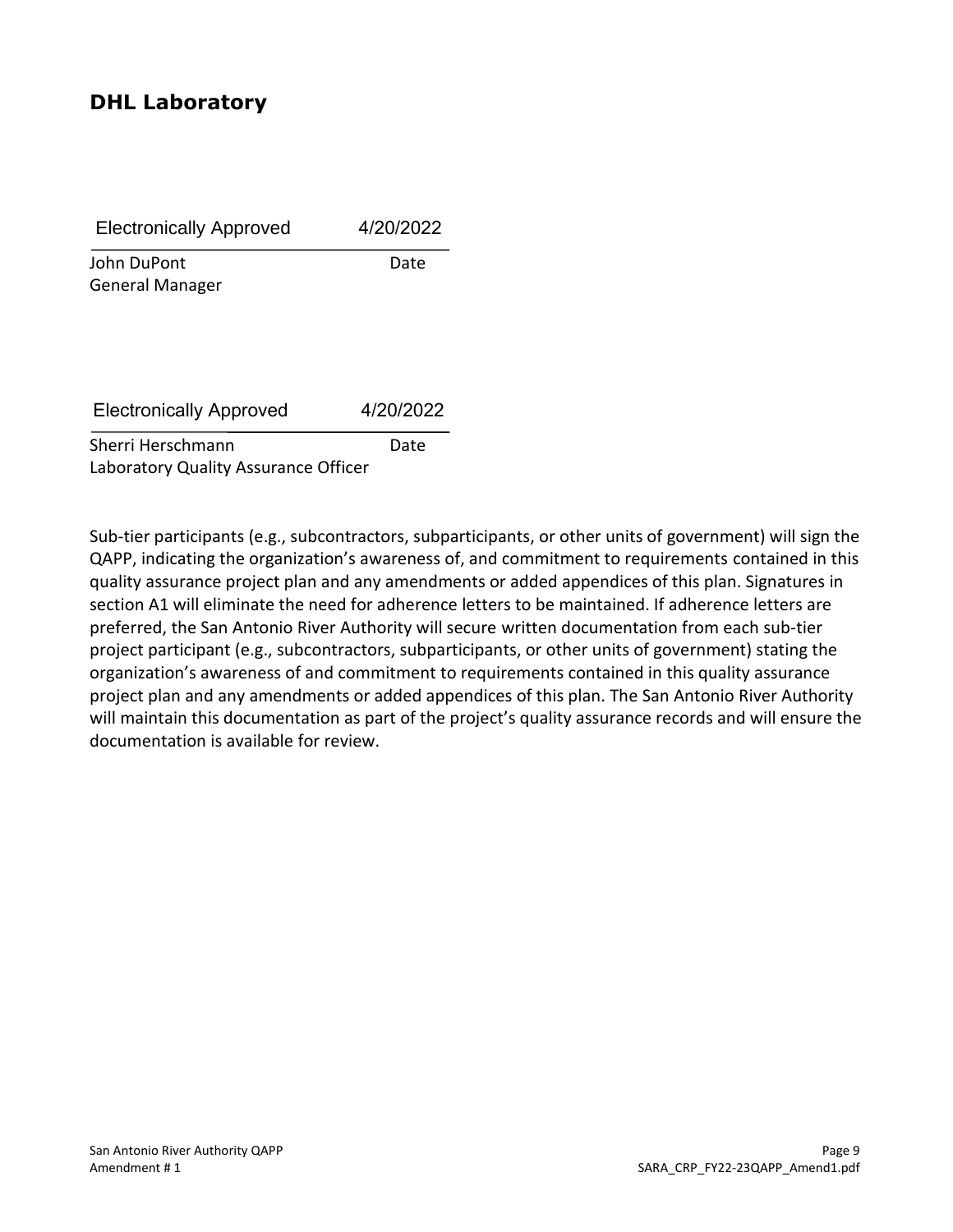# **A3 Distribution List**

#### **Texas Commission on Environmental Quality P.O. Box 13087 Austin, Texas 78711-3087**

Jenna Wadman Project Manager Clean Rivers Program MC-234 (512) 239-5626

Dana Squires Lead CRP Quality Assurance Specialist MC-165 (512) 239-0011

Cathy Anderson Team Leader, Data Management and Analysis MC-234 (512) 239-1805

#### **San Antonio River Authority 600 E. Euclid San Antonio, Texas 78212**

Rebecca Reeves, Project Manager (210)302-3670

Chris Vaughn, Senior Aquatic Biologist (210) 302-3651

Nicholas Johnson, Quality Assurance Specialist (210)302-3667

Patricia M. Carvajal, Quality Assurance Officer (210)302-3672

Michelle Garza, Environmental Data Specialist II (CRP Data Manager) (210) 302-3289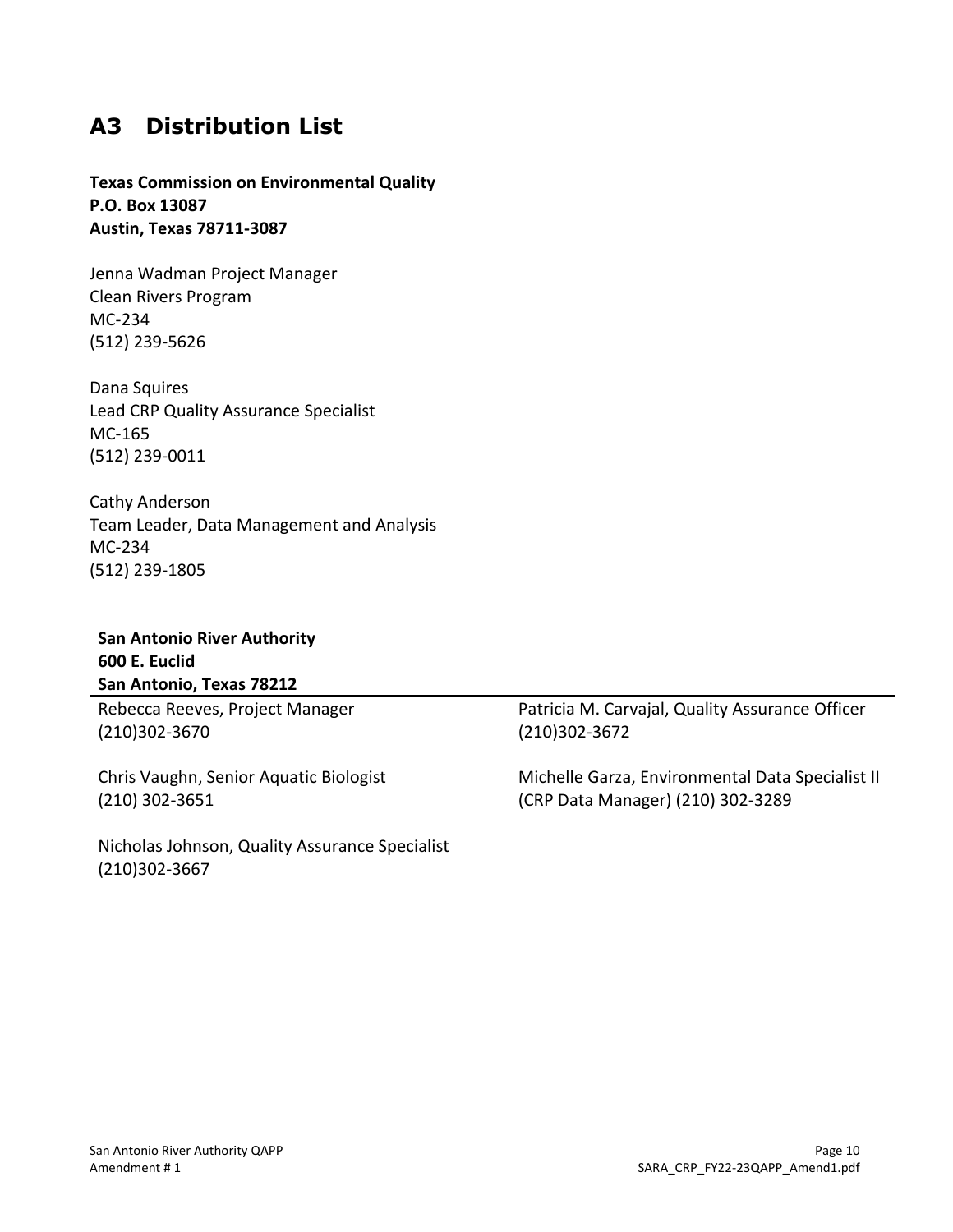Zachary Jendrusch, Laboratory Supervisor (210)302-3275

Jeanette Hernandez, Quality Assurance Officer (210)302-3283

#### **Bandera County River Authority & Groundwater District P.O. Box 177 Bandera, Texas 78003**

David Mauk, General Manager (830)796-7260

Clint Carter, Field Operations Manager (830)796-7260

**DHL Laboratory 2300 Double Creek Drive Round Rock, Texas 78664**

John DuPont, General Manager (512)388-8229

Sherri Herschmann, Laboratory Quality Assurance Officer (512)388-8229

**GBRA Laboratory 933 East Court Street Seguin, Texas 78155**

Kylie Gudgell, Laboratory Director (830)463-7160

Michelle Robertson, Quality Assurance Officer (830)463-7160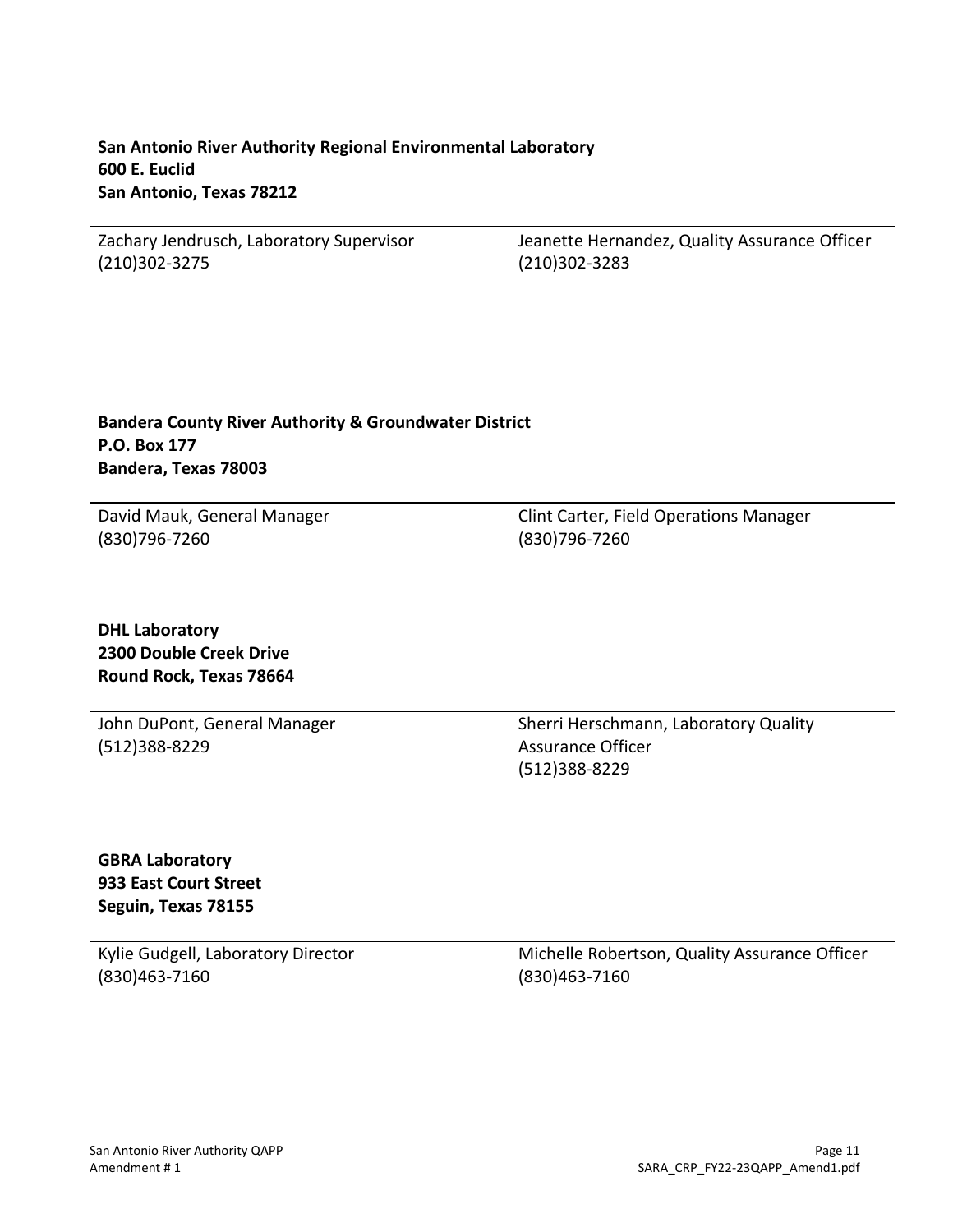**City of Boerne Public Works Department 402 E. Blanco Rd Boerne, Texas 78006**

Ryan Bass, Environmental Planner / Urban Forester (830)248-1538

The San Antonio River Authority will provide copies of this project plan and any amendments or appendices of this plan to each person on this list and to each sub-tier project participant, e.g., subcontractors, subparticipants, or other units of government. The San Antonio River Authority will document distribution of the plan and any amendments and appendices, maintain this documentation as part of the project's quality assurance records, and ensure the documentation is available for review.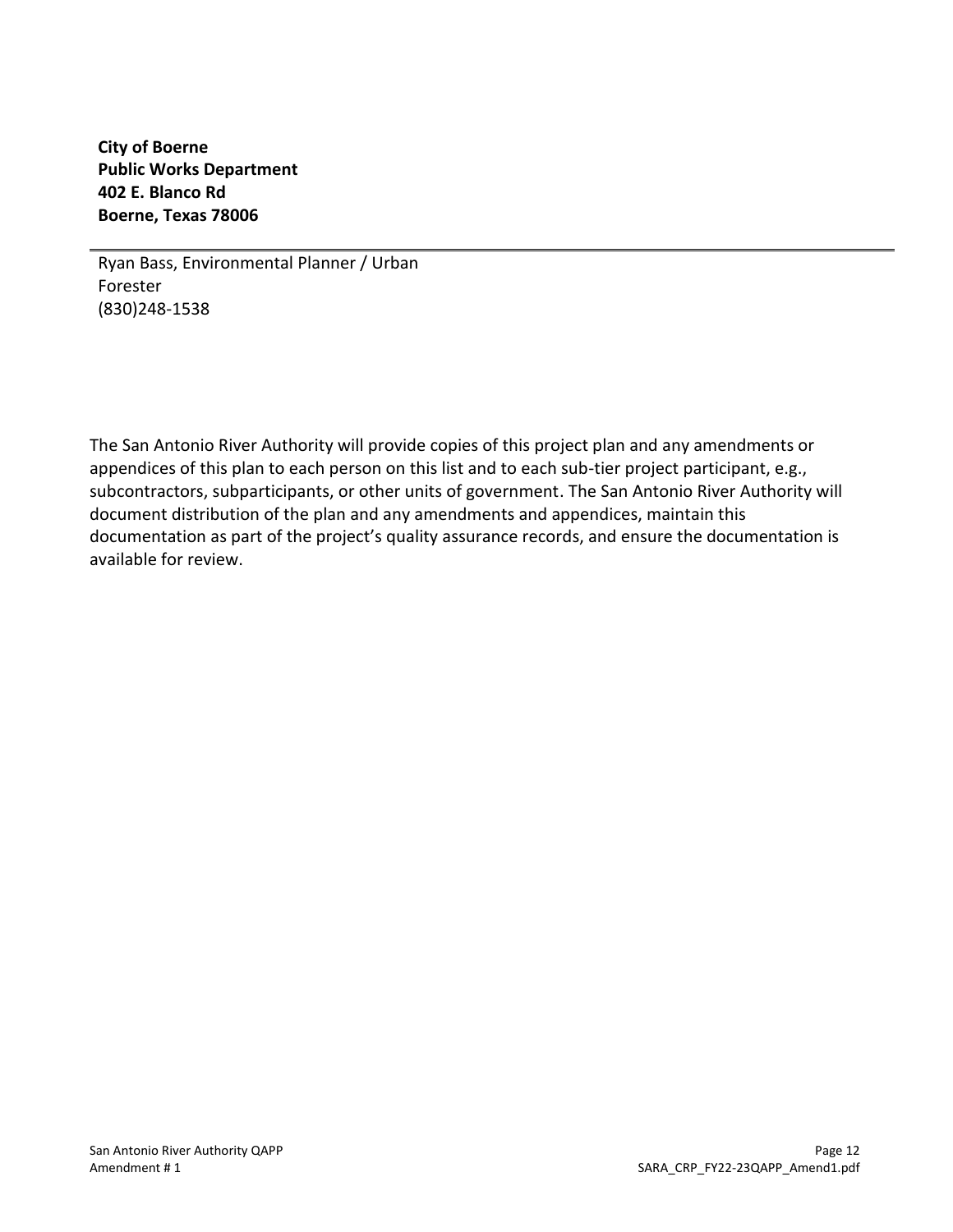# **A4 Project/Task Organization**

### *Description of Responsibilities*

### **TCEQ**

#### **Kyle Girten**

#### **Acting CRP Work Leader**

Responsible for Texas Commission on Environmental Quality (TCEQ) activities supporting the development and implementation of the Texas Clean Rivers Program (CRP). Responsible for verifying that the TCEQ Quality Management Plan (QMP) is followed by CRP staff. Supervises TCEQ CRP staff. Reviews and responds to any deficiencies, corrective actions, or findings related to the area of responsibility. Oversees the development of Quality Assurance (QA) guidance for the CRP. Reviews and approves all QA audits, corrective actions, reports, work plans, contracts, QAPPs, and TCEQ Quality Management Plan. Enforces corrective action, as required, where QA protocols are not met. Ensures CRP personnel are fully trained.

#### **Dana Squires**

#### **CRP Lead Quality Assurance Specialist**

Participates in the development, approval, implementation, and maintenance of written QA standards (e.g., Program Guidance, SOPs, QAPPs, QMP). Assists program and project manager in developing and implementing quality system. Serves on planning team for CRP special projects. Prepares and distributes annual audit plans. Conducts monitoring systems audits of Planning Agencies. Concurs with and monitors implementation of corrective actions. Conveys QA problems to appropriate management. Recommends that work be stopped in order to safeguard programmatic objectives, worker safety, public health, or environmental protection. Ensures maintenance of audit records for the CRP.

#### **Jenna Wadman**

#### **CRP Project Manager**

Responsible for the development, implementation, and maintenance of CRP contracts. Tracks, reviews, and approves deliverables. Participates in the development, approval, implementation, and maintenance of written QA standards (e.g., Program Guidance, SOPs, QAPPs, QMP). Coordinates the review and approval of CRP QAPPs. Ensures maintenance of QAPPs. Assists CRP Lead QA Specialist in conducting San Antonio River Authority audits. Verifies QAPPs are being followed by contractors and that projects are producing data of known quality. Coordinates project planning with the San Antonio River Authority Project Manager. Reviews and approves data and reports produced by contractors. Notifies QA Specialists of circumstances which may adversely affect the quality of data derived from the collection and analysis of samples. Develops, enforces, and monitors corrective action measures to ensure contractors meet deadlines and scheduled commitments.

#### **Cathy Anderson**

#### **Team Leader, Data Management and Analysis (DM&A) Team**

San Antonio River Authority QAPP **Page 13** Antonio River Authority QAPP **Page 13** Amendment # 1 SARA\_CRP\_FY22-23QAPP\_Amend1.pdf Participates in the development, approval, implementation, and maintenance of written QA standards (e.g., Program Guidance, SOPs, QAPPs, QMP). Ensures DM&A staff perform data management-related tasks.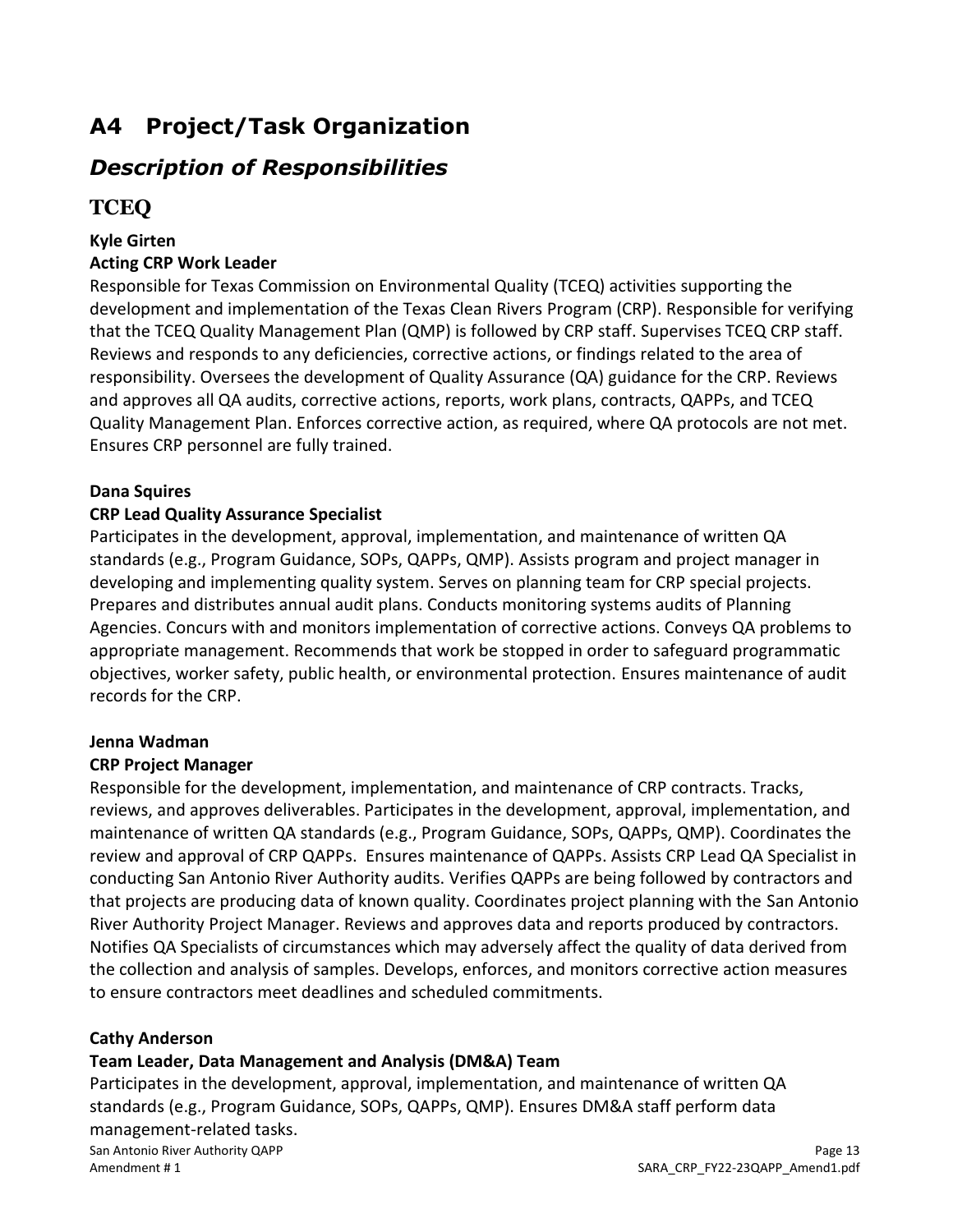#### **Cathy Anderson**

#### **Acting CRP Data Manager, DM&A Team**

Responsible for coordination and tracking of CRP data sets from initial submittal through CRP Project Manager review and approval. Ensures that data are reported following instructions in the Data Management Reference Guide, July 2019 or most current version (DMRG). Runs automated data validation checks in the Surface Water Quality Management Information System (SWQMIS) and coordinates data verification and error correction with CRP Project Managers. Generates SWQMIS summary reports to assist CRP Project Managers' data review. Identifies data anomalies and inconsistencies. Provides training and guidance to CRP and Planning Agencies on technical data issues to ensure that data are submitted according to documented procedures. Reviews QAPPs for valid stream monitoring stations. Checks validity of parameter codes, submitting entity code(s), collecting entity code(s), and monitoring type code(s). Develops and maintains data management-related SOPs for CRP data management. Coordinates and processes data correction requests. Participates in the development, implementation, and maintenance of written QA standards (e.g., Program Guidance, SOPs, QAPPs, QMP).

#### **Luis Medina**

#### **CRP Project Quality Assurance Specialist**

Serves as liaison between CRP management and TCEQ QA management. Participates in the development, approval, implementation, and maintenance of written QA standards (e.g., Program Guidance, SOPs, QAPPs, QMP). Serves on planning team for CRP special projects and reviews QAPPs in coordination with other CRP staff. Coordinates documentation and implementation of corrective action for the CRP.

### **SAN ANTONIO RIVER AUTHORITY**

#### **Rebecca Reeves**

#### **San Antonio River Authority Project Manager/ Acting Watershed Monitoring Supervisor**

Responsible for implementing and monitoring CRP requirements in contracts, QAPPs, and QAPP amendments and appendices. Coordinates basin planning activities and work of basin partners. Ensures monitoring systems audits are conducted to ensure QAPPs are followed by San Antonio River Authority participants and that projects are producing data of known quality. Ensures that subparticipants are qualified to perform contracted work. Ensures CRP project managers and/or QA Specialists are notified of deficiencies and corrective actions, and that issues are resolved.

#### **Patricia M. Carvajal**

#### **San Antonio River Authority Quality Assurance Officer**

San Antonio River Authority QAPP **Page 14** and the state of the state of the state of the state of the state of the state of the state of the state of the state of the state of the state of the state of the state of the st Amendment # 1 SARA\_CRP\_FY22-23QAPP\_Amend1.pdf Responsible for coordinating the implementation of the QA program. Responsible for writing and maintaining the QAPP and monitoring its implementation. Responsible for maintaining records of QAPP distribution, including appendices and amendments. Responsible for maintaining written records of sub-tier commitment to requirements specified in this QAPP. Responsible for identifying, receiving, and maintaining project QA records. Responsible for coordinating with the TCEQ QAS to resolve QA-related issues. Notifies the San Antonio River Authority Project Manager of particular circumstances which may adversely affect the quality of data. Coordinates and monitors deficiencies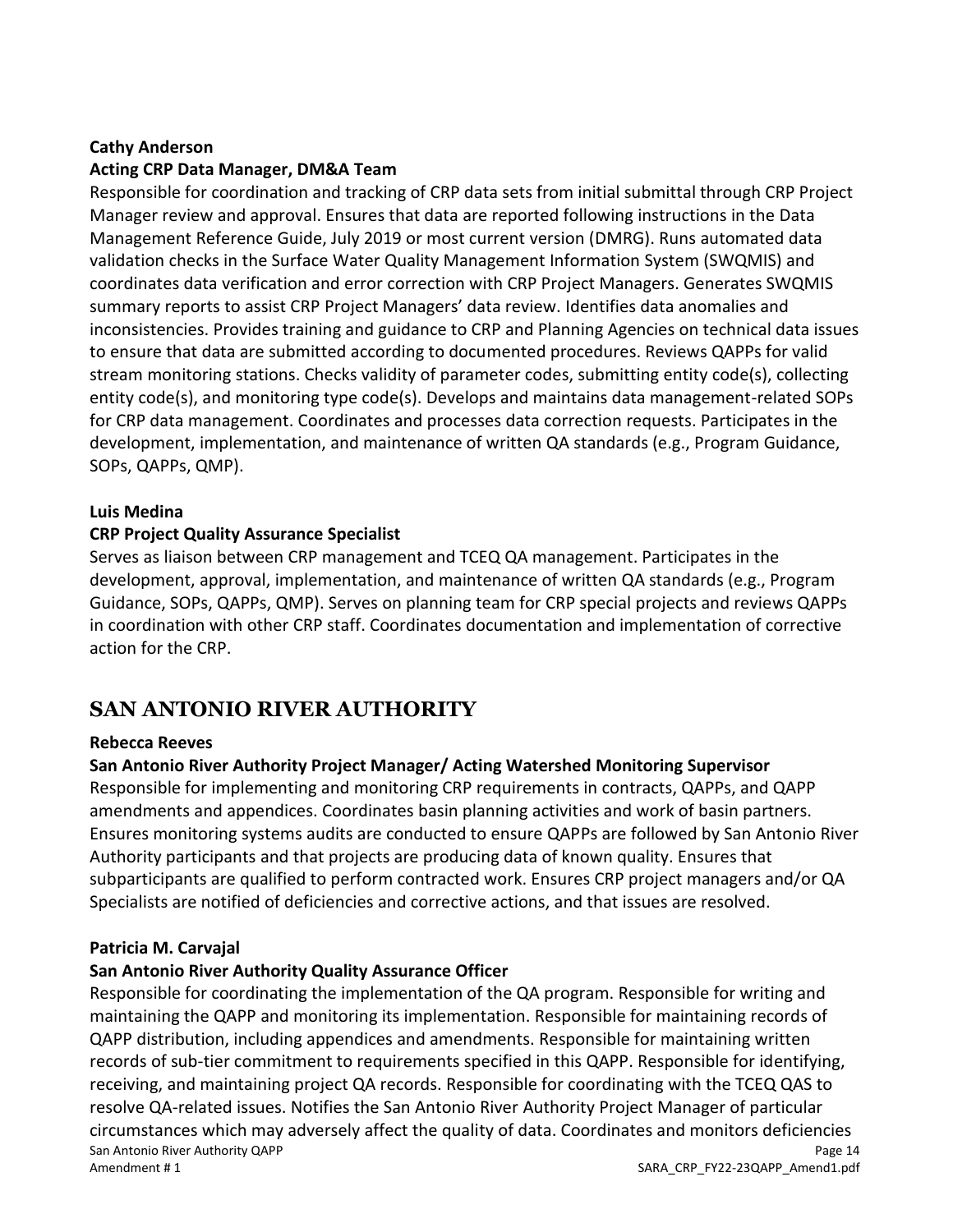and corrective action. Coordinates and maintains records of data verification and validation. Coordinates the research and review of technical QA material and data related to water quality monitoring system design and analytical techniques. Conducts monitoring systems audits on project participants to determine compliance with project and program specifications, issues written reports, and follows through on findings. Ensures that field staff is properly trained and that training records are maintained.

#### **Michelle M. Garza**

#### **San Antonio River Authority Data Manager**

Responsible for ensuring that field data are properly reviewed and verified. Responsible for the transfer of basin quality-assured water quality data to the TCEQ in a format compatible with SWQMIS. Maintains quality-assured data on San Antonio River Authority internet sites.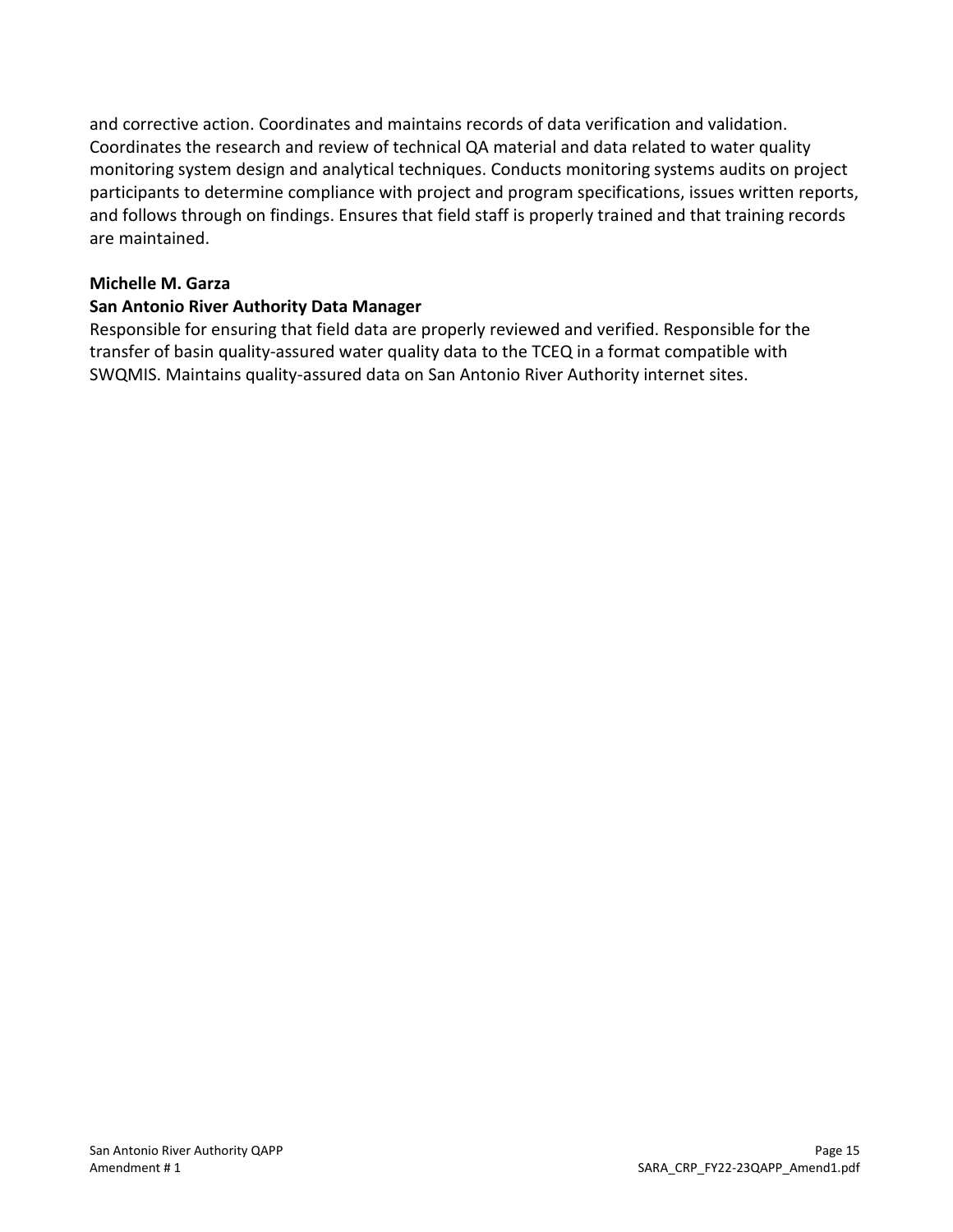### **SARA-REL**

#### **Zachary Jendrusch**

#### **Laboratory Supervisor**

Responsible for overall performance, administration, and reporting of analyses performed by SARA's Laboratory. Responsible for supervision of laboratory personnel involved in generating analytical data for the project. Ensures that laboratory personnel have adequate training and a thorough knowledge of this QAPP and related SOPs. Responsible for oversight of all laboratory operations ensuring that all QA/QC requirements are met, documentation is complete and adequately maintained, and results are reported accurately. Additionally, the lab director ensures that all laboratory data is reviewed and verified for integrity and continuity, reasonableness and conformance to project requirements, and then validated against the data quality objectives listed in Appendix A of this QAPP.

#### **Jeanette Hernandez**

#### **Quality Assurance Officer**

Maintains operating procedures that are in compliance with this QAPP, amendments and appendices. Responsible for the overall quality control and quality assurance of analyses performed by SARA's Laboratory. Ensures that internal assessments are performed in accordance with laboratory accreditation requirements.

### **Bandera County River Authority & Groundwater District**

#### **David Mauk**

#### **General Manager**

Coordinates basin planning activities with the San Antonio River Authority. Ensures SARA CRP project manager and/or QA Specialists are notified of deficiencies and corrective actions, and that issues are resolved. Ensures that field staff is properly trained and that training records are maintained.

#### **Clint Carter**

#### **Field Operations Manager**

Responsible for conducting routine monitoring in support of this QAPP. Responsible for implementing and monitoring CRP requirements in, QAPPs and QAPP amendments and appendices. Responsible for coordinating with the SARA QA staff to resolve QA-related issues. Notifies the SARA QA Staff of particular circumstances which may adversely affect the quality of data. Coordinates and monitors deficiencies and corrective action. Coordinates the research and review of technical QA material and data related to water quality monitoring system design and analytical techniques.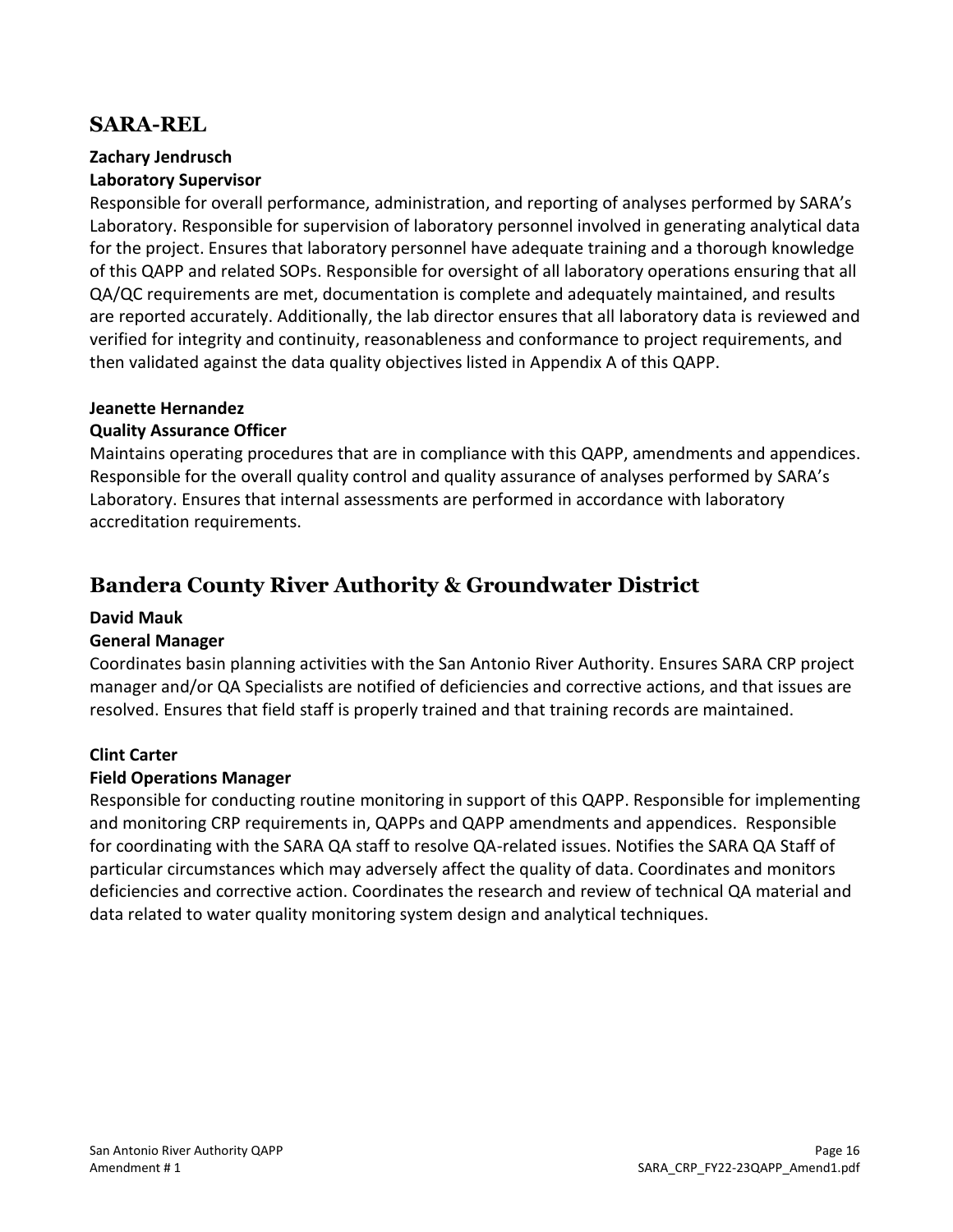### **DHL Laboratory**

#### **John DuPont**

#### **General Manager**

Responsible for overall performance, administration, and reporting of analyses performed by DHL's Laboratory. Responsible for supervision of laboratory personnel involved in generating analytical data for the project. Ensures that laboratory personnel have adequate training and a thorough knowledge of this QAPP and related SOPs. Responsible for oversight of all laboratory operations ensuring that all QA/QC requirements are met, documentation is complete and adequately maintained, and results are reported accurately. Additionally, the lab director ensures that all laboratory data is reviewed and verified for integrity and continuity, reasonableness and conformance to project requirements, and then validated against the data quality objectives listed in Appendix A of this QAPP.

#### **Sherri Herschmann**

#### **Quality Assurance Officer**

Maintains operating procedures that are in compliance with this QAPP, amendments and appendices. Responsible for the overall quality control and quality assurance of analyses performed by DHL's Laboratory. Ensures that internal assessments are performed in accordance with laboratory accreditation requirements.

### **GBRA Laboratory**

#### **Kylie Gudgell**

#### **Laboratory Director**

Responsible for overall performance, administration, and reporting of analyses performed by GBRA's Laboratory. Responsible for supervision of laboratory personnel involved in generating analytical data for the project. Ensures that laboratory personnel have adequate training and a thorough knowledge of this QAPP and related SOPs. Responsible for oversight of all laboratory operations ensuring that all QA/QC requirements are met, documentation is complete and adequately maintained, and results are reported accurately. Additionally, the lab director ensures that all laboratory data is reviewed and verified for integrity and continuity, reasonableness and conformance to project requirements, and then validated against the data quality objectives listed in Appendix A of this QAPP.

#### **Michelle Robertson**

#### **Quality Assurance Officer**

Maintains operating procedures that are in compliance with this QAPP, amendments and appendices. Responsible for the overall quality control and quality assurance of analyses performed by GBRA's Laboratory. Ensures that internal assessments are performed in accordance with laboratory accreditation requirements.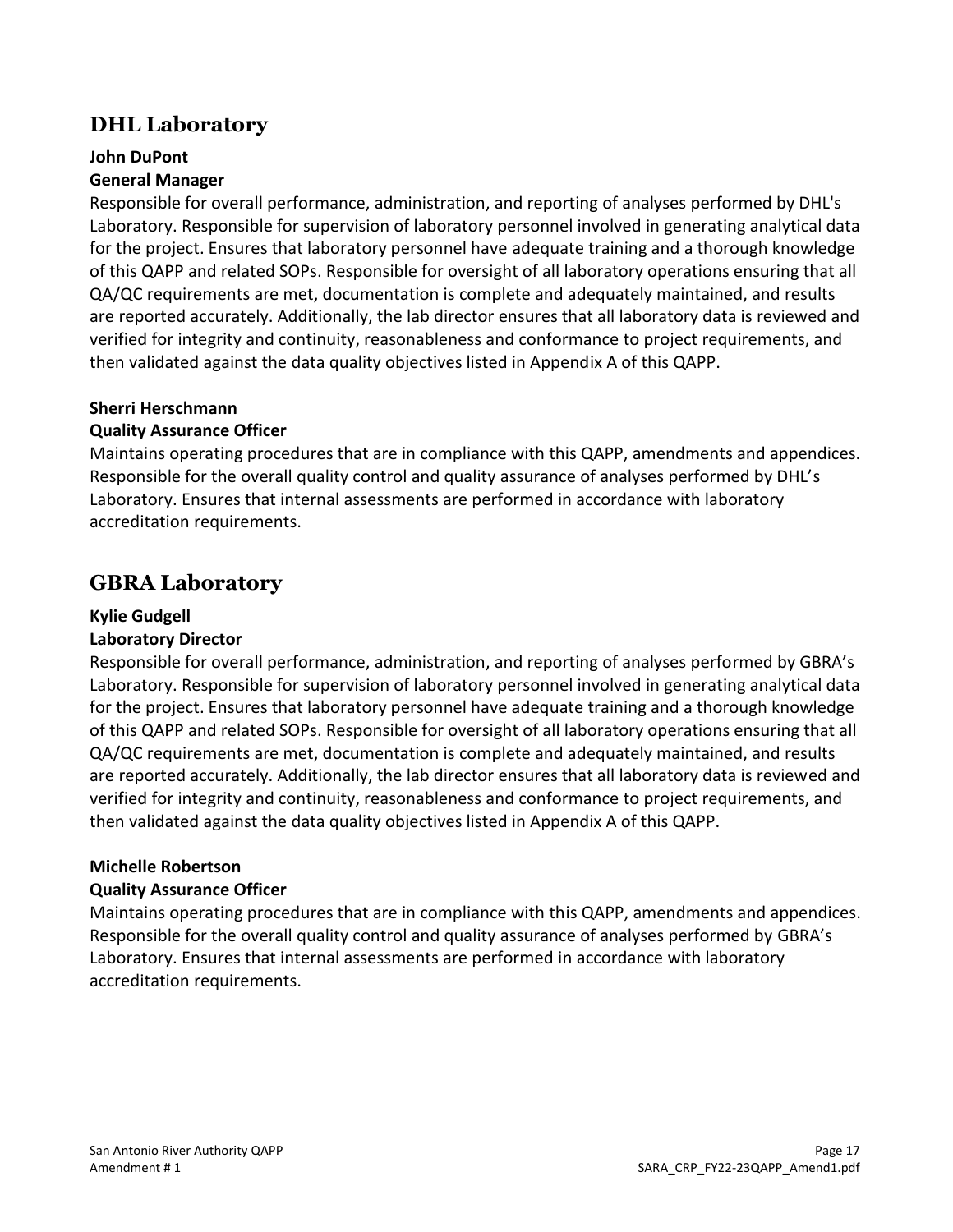### **City of Boerne**

#### **Ryan Bass**

#### **Environmental Planner/Urban Forester**

Coordinates basin planning activities with the San Antonio River Authority. Ensures SARA CRP project manager and/or QA Specialists are notified of deficiencies and corrective actions, and that issues are resolved. Responsible for implementing and monitoring CRP requirements in, QAPPs and QAPP amendments and appendices. Responsible for conducting monitoring in support of this QAPP. Notifies the SARA QA Staff of particular circumstances which may adversely affect the quality of data. Coordinates and monitors deficiencies and corrective action. Coordinates the research and review of technical QA material and data related to water quality monitoring system design and analytical techniques.

#### **Larry Thomas**

#### **Field Data Collector**

Responsible for conducting routine monitoring in support of this QAPP. Responsible for implementing and monitoring CRP requirements in QAPPs and QAPP amendments and appendices. Responsible for ensuring that sample documentation is complete, sample containers are labeled and sites identified. Ensures sample collection is consistent with SOPs and QAPP. Ensures all field documentation and instrument calibration data is complete.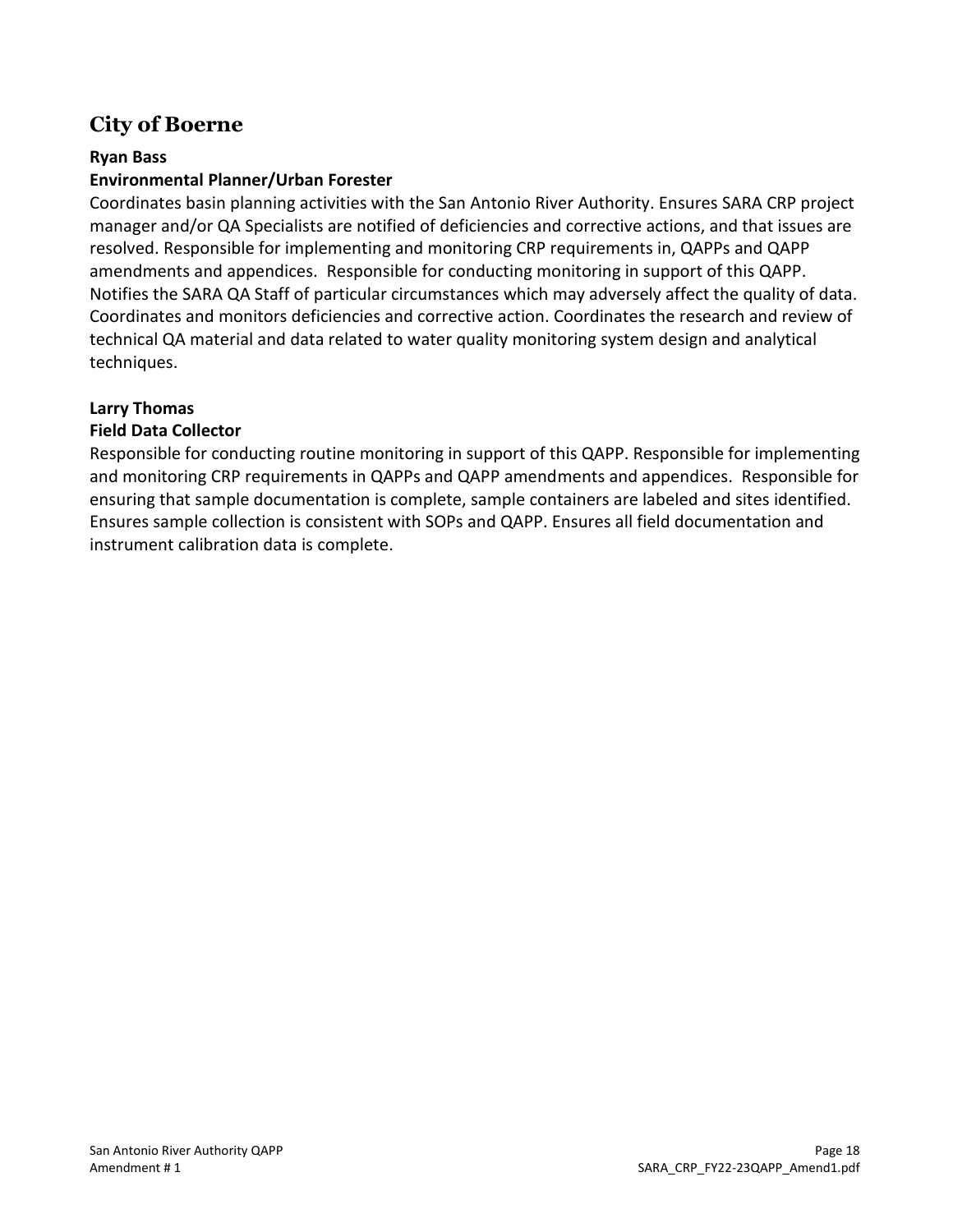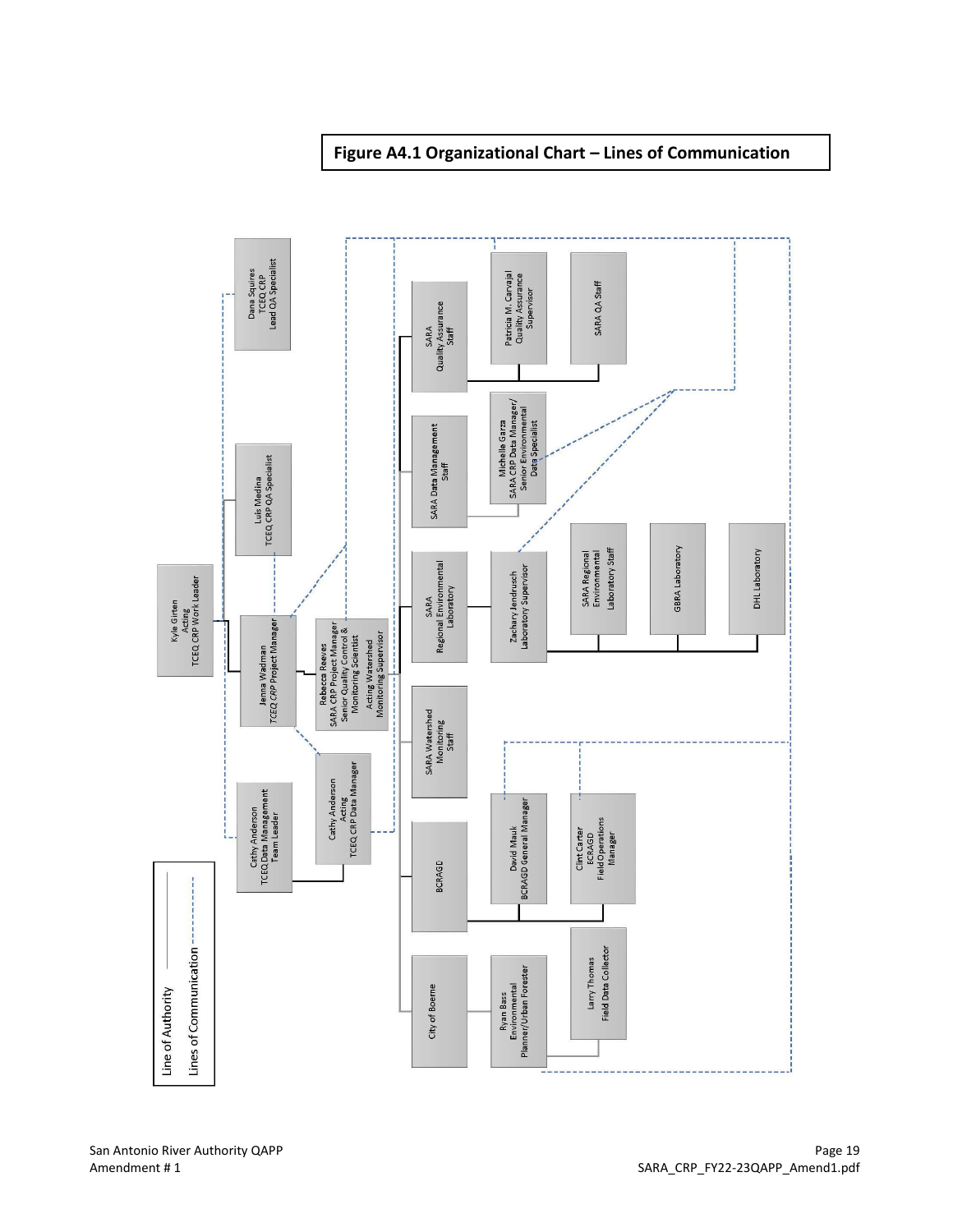## **Appendix B: Task 3 Work Plan & Sampling Process Design and Monitoring Schedule (Plan)**

#### *Sample Design Rationale FY 2022*

The sample design is based on the legislative intent of CRP. Under the legislation, the Basin Planning Agencies have been tasked with providing data to characterize water quality conditions in support of the Texas Water Quality Integrated Report, and to identify significant long-term water quality trends. Based on Steering Committee input, achievable water quality objectives and priorities and the identification of water quality issues are used to develop work plans which are in accord with available resources. As part of the Steering Committee process, the San Antonio River Authority coordinates closely with the TCEQ and other participants to ensure a comprehensive water monitoring strategy within the watershed.

#### Description of Monitoring

- 1. River Recreation Bacteria Stations (Rec-BacT) Bacteria samples are collected weekly along with flow and field observations: Flow Severity, Field Water Color, Field Water Odor, Present Weather and Days since last precipitation. All field parameters and field observations are collected with conventional samples which are performed 6 times per year.
- 2. BOD and Chlorophyll-a/Pheophytin are conventional analysis but are listed as separate columns as these parameters are not intended to be performed on all stations.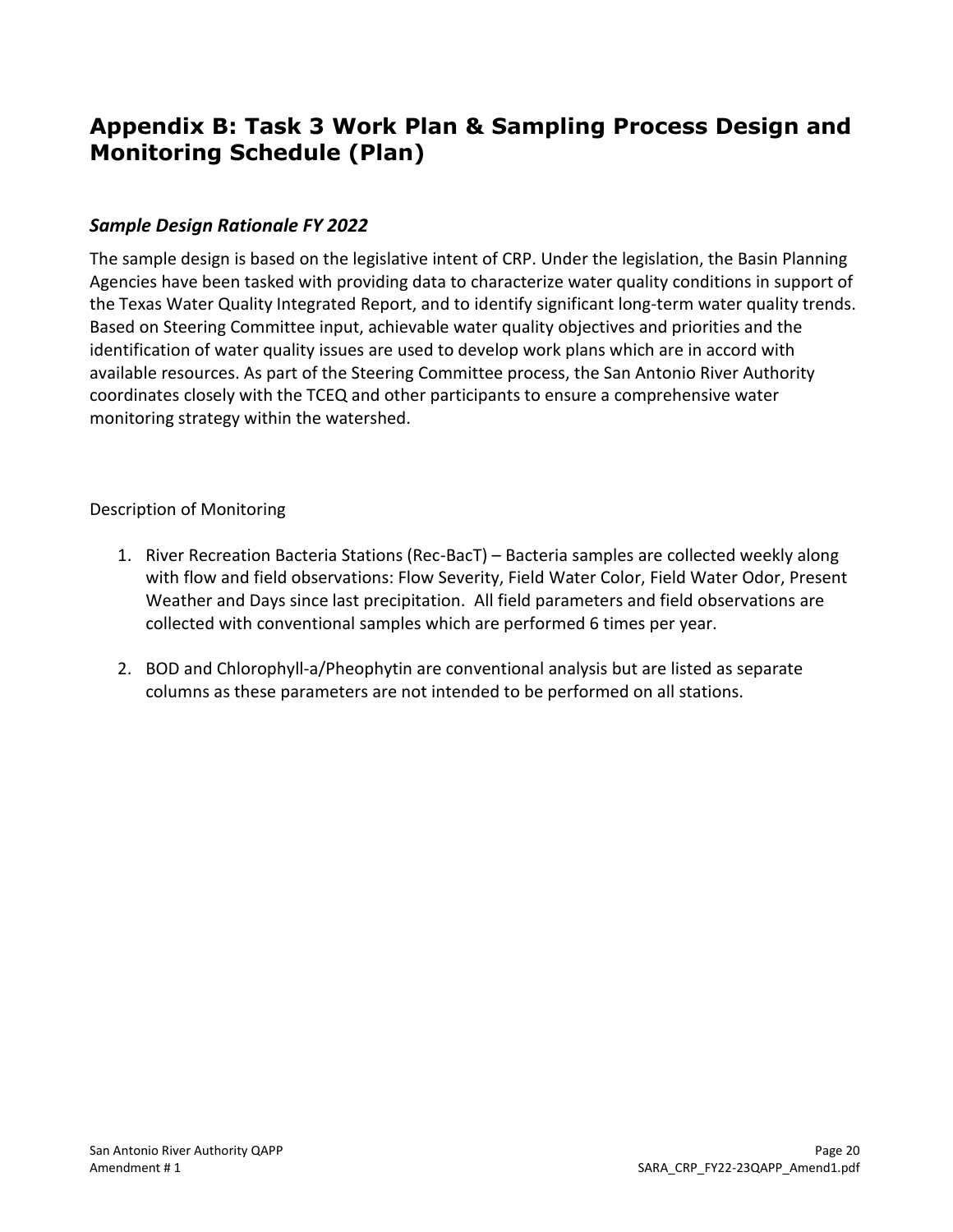# **Table B1.1 Sample Design and Schedule, FY 2022**

| <b>Site Description</b>                                                                             | <b>Station</b><br>ID | Waterbody ID | Assessment Unit | Region | 55        | <b>٣</b>  | $\overline{\Xi}$ | <b>24 hr DO</b> | <b>AqHab</b>   | <b>Benthics</b> | <b>Nekton</b>  | Metal Water | Chlorophyll-a<br>Pheophytin | BOD | Conv | <b>Bacteria</b> | Flow           | Field          | Comment                                                                                                                                                                                    |
|-----------------------------------------------------------------------------------------------------|----------------------|--------------|-----------------|--------|-----------|-----------|------------------|-----------------|----------------|-----------------|----------------|-------------|-----------------------------|-----|------|-----------------|----------------|----------------|--------------------------------------------------------------------------------------------------------------------------------------------------------------------------------------------|
| Segment 1901 Lower San Antonio River   Map                                                          |                      |              |                 |        |           |           |                  |                 |                |                 |                |             |                             |     |      |                 |                |                |                                                                                                                                                                                            |
| SAN ANTONIO RIVER AT US 77<br>ON REFUGIO-VICTORIA<br><b>COUNTY LINE   Map</b><br>(08188570)         | 12789                | 1901         | 1901 06         | 14     | <b>SA</b> | <b>SA</b> | <b>RT</b>        |                 |                |                 |                |             |                             |     | 6    | 6               | 6              | 6              |                                                                                                                                                                                            |
| SAN ANTONIO RIVER BRIDGE<br>ON US 77-A AND 183<br>SOUTHEAST OF GOLIAD   Map<br>(08188500)           | 12791                | 1901         | 1901 02         | 14     | <b>SA</b> | SA        | <b>RT</b>        |                 |                |                 |                |             | 6                           |     | 6    | 52              | 52             | 52             | <b>River Recreation Bacteria</b><br>Station                                                                                                                                                |
| SAN ANTONIO RIVER AT<br>SOUTHERN PACIFIC RR BRIDGE<br>IN GOLIAD   Map                               | 12792                | 1901         | 1901 02         | 14     | <b>SA</b> | <b>SA</b> | <b>BS</b>        | 3               | $\overline{3}$ |                 | $\overline{3}$ |             |                             |     |      |                 | $\overline{3}$ | $\overline{3}$ | <b>Biologicals collected</b><br>approximately 150 M upstream<br>of 12792                                                                                                                   |
| SAN ANTONIO RIVER AT SH 72<br><b>NEAR RUNGE   Map</b><br>(08188060)                                 | 12794                | 1901         | 1901 04         | 13     | <b>SA</b> | <b>SA</b> | <b>RT</b>        |                 |                |                 |                |             | 6                           | 6   | 6    | 52              | 52             | 52             | <b>River Recreation Bacteria</b><br>Station                                                                                                                                                |
| 12795 SAN ANTONIO RIVER AT<br>SH 80 SW OF HELENA   Map                                              | 12795                | 1901         | 1901 05         | 13     | SA        | <b>SA</b> | <b>RT</b>        |                 |                |                 |                |             | 6                           |     | 6    | 6               |                | 6              | No Flow Possible Safety Issue                                                                                                                                                              |
| SAN ANTONIO RIVER AT<br>CONQUISTA CROSSING 2.4 KM<br>DOWNSTREAM OF FM 791 SW<br>OF FALLS CITY   Map | 16580                | 1901         | 1901 05         | 13     | <b>SA</b> | <b>SA</b> | <b>BS</b>        | 3               | $\overline{3}$ |                 | 3              |             |                             |     |      |                 |                |                | BS samples will be collected<br>along with RT events                                                                                                                                       |
| SAN ANTONIO RIVER AT<br>CONQUISTA CROSSING 2.4 KM<br>DOWNSTREAM OF FM 791 SW<br>OF FALLS CITY   Map | 16580                | 1901         | 1901 05         | 13     | <b>SA</b> | <b>SA</b> | <b>RT</b>        |                 |                |                 |                |             | 6                           | 6   | 6    | 6               | 6              | 6              | Flow will be collected from<br>USGS gage station 08183500,<br>San Antonio River nr Falls City,<br><b>TX</b>                                                                                |
| SAN ANTONIO RIVER AT<br>NORTH RIVERDALE RD 15 KM<br><b>WEST OF GOLIAD TEXAS   Map</b>               | 17859                | 1901         | 1901 03         | 14     | <b>SA</b> | <b>SA</b> | <b>RT</b>        |                 |                |                 |                | 3           | 6                           |     | 6    | 52              |                | 52             | Flow severity and estimated<br>flow will be recorded. No<br>instantaneous flow will be<br>taken. Flow estimate recorded<br>from USGS 08188500. River<br><b>Recreation Bacteria Station</b> |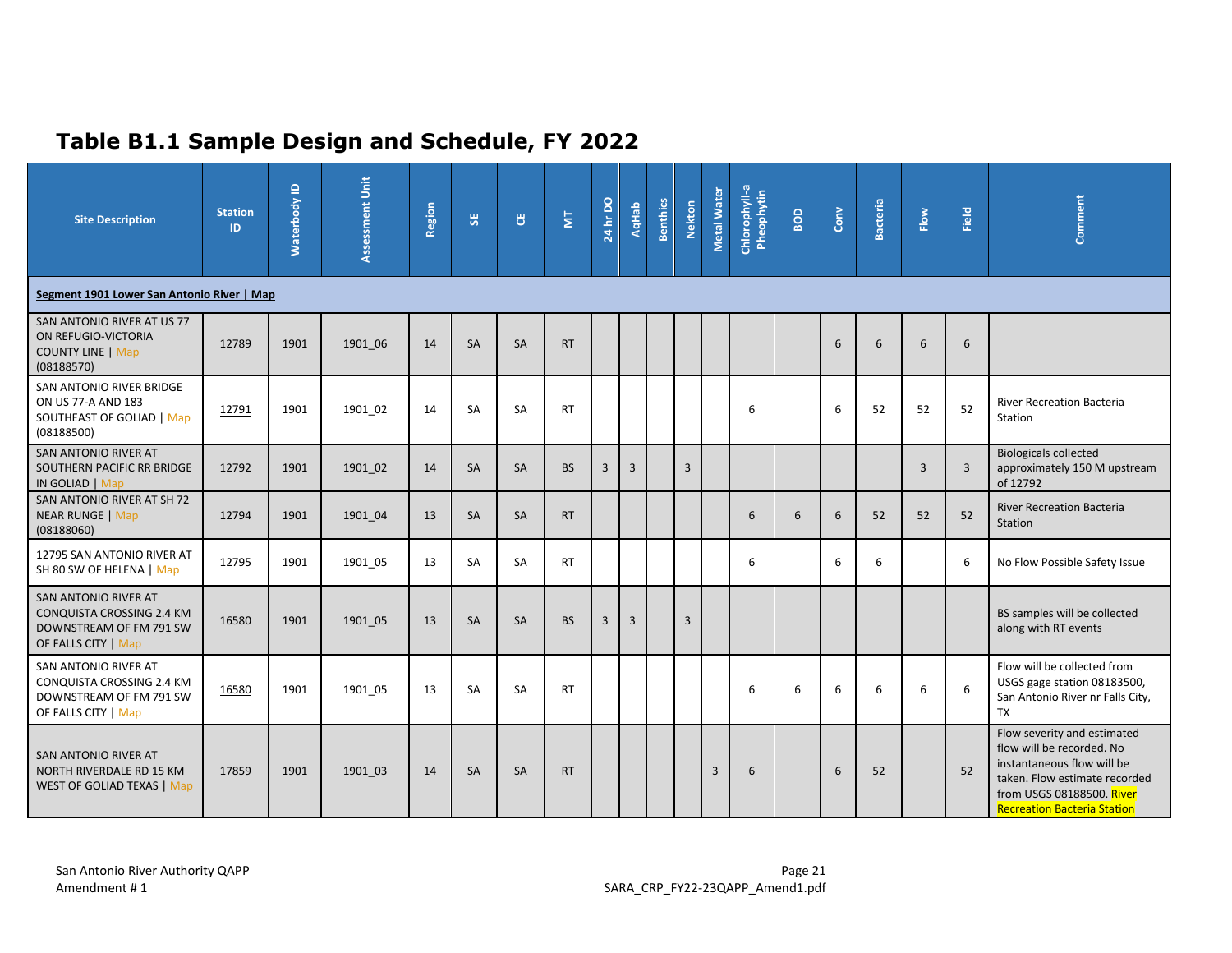| <b>Site Description</b>                                                                                                                                               | <b>Station</b><br>ID. | Waterbody ID | Assessment Unit    | Region | 5E        | 픵         | $\overline{\Xi}$ | $\frac{24 \text{ hr}}{20}$ | <b>AqHab</b>   | <b>Benthics</b> | <b>Nekton</b>  | Metal Water | Chlorophyll-a<br>Pheophytin | BOD | $_{\rm Conv}$ | <b>Bacteria</b> | Flow           | Field          | Comment                                                                                                                     |
|-----------------------------------------------------------------------------------------------------------------------------------------------------------------------|-----------------------|--------------|--------------------|--------|-----------|-----------|------------------|----------------------------|----------------|-----------------|----------------|-------------|-----------------------------|-----|---------------|-----------------|----------------|----------------|-----------------------------------------------------------------------------------------------------------------------------|
| SAN ANTONIO RIVER<br><b>IMMEDIATELY UPSTREAM OF</b><br>US 181 0.5 KM SOUTHEAST OF<br><b>FALLS CITY TEXAS   Map</b>                                                    | 17862                 | 1901         | 1901 05            | 13     | SA        | SA        | <b>RT</b>        |                            |                |                 |                | 3           | 6                           |     | 6             | 6               |                | 6              | No Flow Possible, Safety issue                                                                                              |
| <b>ESCONDIDO CREEK AT KARNES</b><br>CR 331   Map                                                                                                                      | 18402                 | 1901A        | 1901A_01           | 13     | <b>SA</b> | <b>SA</b> | <b>RT</b>        |                            |                |                 |                |             | 6                           |     | 6             | 6               | 6              | 6              |                                                                                                                             |
| CABEZA CREEK AT FM 2043 1.6<br>KM UPSTREAM OF THE SAN<br>ANTONIO RIVER CONFLUENCE<br>10.0 KM WEST OF GOLIAD<br>TX   Map                                               | 16992                 | 1901B        | 1901B 01           | 14     | SA        | <b>SA</b> | <b>RT</b>        |                            |                |                 |                |             |                             |     |               | 3               | 3              | 3              |                                                                                                                             |
| <b>ECLETO CREEK AT FM 81 424</b><br>METERS EAST AND 103<br><b>METERS NORTH TO THE</b><br><b>INTERSECTION OF KARNES CR</b><br><b>334 AND FM 81   Map</b><br>(08186500) | 20539                 | <b>1901F</b> | 1901F-01           | B      | <b>SA</b> | <b>SA</b> | <b>BS</b>        | П                          |                |                 |                |             |                             |     |               |                 |                |                | <b>BS event and flow collected</b><br>along with RT event. Sampling<br>Suspended at this site due to<br>bridge construction |
| <b>ECLETO CREEK AT FM 81 424</b><br><b>METERS EAST AND 103</b><br><b>METERS NORTH TO THE</b><br><b>INTERSECTION OF KARNES CR</b><br>334 AND FM 81   Map<br>(08186500) | 20539                 | 1901F        | 1901F_01           | 13     | <b>SA</b> | <b>SA</b> | <b>RT</b>        |                            |                |                 |                |             |                             |     | 3             | 3               | 3              | 3              | Sampling suspended at this site<br>due to bridge construction. No<br>further sampling will be<br>conducted.                 |
| Segment 1902 Lower Cibolo Creek   Map                                                                                                                                 |                       |              |                    |        |           |           |                  |                            |                |                 |                |             |                             |     |               |                 |                |                |                                                                                                                             |
| SANTA CLARA CREEK ON CR<br>315 SANTA CLARA RD<br>NORTHWEST OF NEW BERLIN<br>2.19 KM 1.34 MI UPSTREAM<br>OF THE CONFLUENCE WITH<br><b>CIBOLO CREEK   Map</b>           | 12784                 | 1902         | <b>NA</b>          | 13     | SA        | SA        | <b>RT</b>        |                            |                |                 |                |             | 6                           |     | 6             | 6               | 6              | 6              |                                                                                                                             |
| CIBOLO CREEK AT FM 81 EAST<br>OF PANNA MARIA   Map                                                                                                                    | 12797                 | 1902         | 1902 01            | 13     | <b>SA</b> | SA        | <b>RT</b>        |                            |                |                 |                |             | 6                           |     | 6             | 6               | 6              | 6              |                                                                                                                             |
| <b>CIBOLO CREEK AT FM 541</b><br><b>WEST OF KOSCIUSKO</b>                                                                                                             | 12802                 | 1902         | 1902_05<br>1902 03 | 13     | <b>SA</b> | SA        | <b>BS</b>        | $\overline{2}$             | $\overline{2}$ |                 | $\overline{2}$ |             |                             |     |               |                 | $\overline{2}$ | $\overline{2}$ |                                                                                                                             |

San Antonio River Authority QAPP<br>Amendment # 1 **Page 22**<br>Amendment # 1 **Page 22** Amendment # 1 **Page 22** Amendment # 1 **Page 22** Amendment # 1 **Page 22**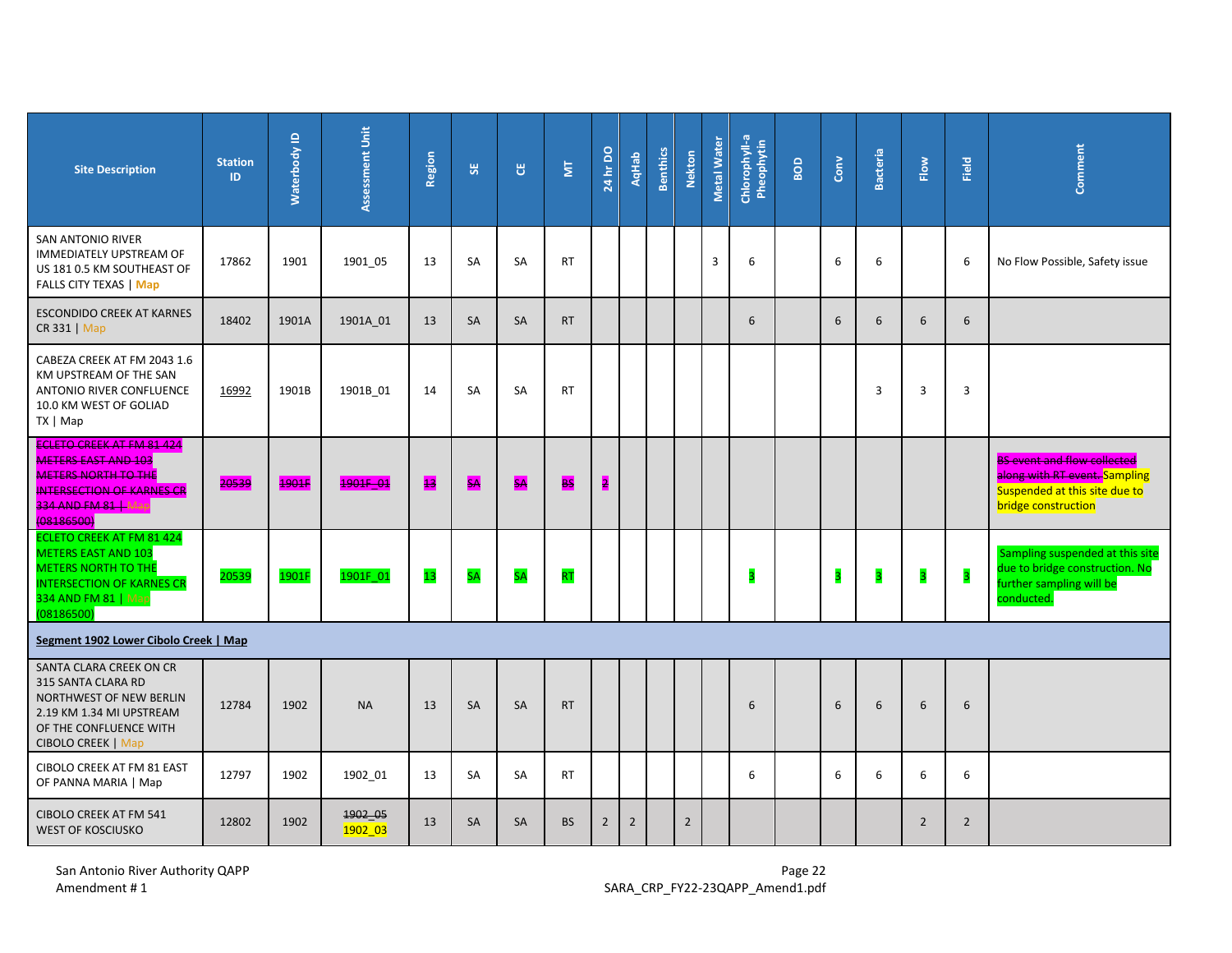| <b>Site Description</b>                                                                                                 | <b>Station</b><br>ID. | $\mathbf{\underline{o}}$<br>Waterbody | Assessment Unit | Region | 55        | უ         | $\overline{\Xi}$ | 24 hr DO       | <b>AqHab</b>   | <b>Benthics</b>         | <b>Nekton</b>  | Metal Water | Chlorophyll-a<br>Pheophytin | BOD | $_{\rm Conv}$ | <b>Bacteria</b> | Flow | Field | Comment                                             |
|-------------------------------------------------------------------------------------------------------------------------|-----------------------|---------------------------------------|-----------------|--------|-----------|-----------|------------------|----------------|----------------|-------------------------|----------------|-------------|-----------------------------|-----|---------------|-----------------|------|-------|-----------------------------------------------------|
| CIBOLO CREEK AT FM 539  <br>Map (08188060)                                                                              | 12805                 | 1902                                  | 1902 04         | 13     | SA        | SA        | <b>RT</b>        |                |                |                         |                |             | 6                           |     | 6             | 6               | 6    | 6     |                                                     |
| <b>CIBOLO CREEK AT SCULL</b><br>CROSSING   Map                                                                          | 14197                 | 1902                                  | 1902 05         | 13     | <b>SA</b> | SA        | <b>BS</b>        | $\overline{2}$ | $\overline{2}$ |                         | $\overline{2}$ |             |                             |     |               |                 |      |       | BS event and flow collected<br>along with RT event. |
| <b>CIBOLO CREEK AT SCULL</b><br>CROSSING   Map                                                                          | 14197                 | 1902                                  | 1902_05         | 13     | <b>SA</b> | SA        | <b>RT</b>        |                |                |                         |                |             | 6                           |     | 6             | 6               | 6    | 6     |                                                     |
| CIBOLO CREEK AT CR389 NEAR<br><b>CESTOHOWA TEXAS   Map</b>                                                              | 14211                 | 1902                                  | 1902 02         | 13     | SA        | SA        | <b>BS</b>        |                |                | $\overline{\mathbf{3}}$ |                |             |                             |     |               |                 |      |       |                                                     |
| CIBOLO CREEK AT CR389 NEAR<br><b>CESTOHOWA TEXAS   Map</b>                                                              | 14211                 | 1902                                  | 1902_02         | 13     | SA        | SA        | <b>RT</b>        |                |                |                         |                |             | 6                           | 6   | 6             | 52              | 52   | 52    | River Recreation Bacteria<br>Station                |
| MARTINEZ CREEK ON NORTH<br>GABLE ROAD SOUTH OF ZUEHL<br>  Map                                                           | 12741                 | 1902A                                 | 1902A 01        | 13     | SA        | SA        | <b>BS</b>        | $\overline{2}$ |                |                         |                |             |                             |     |               |                 |      |       | BS event and flow collected<br>along with RT event. |
| MARTINEZ CREEK ON NORTH<br>GABLE ROAD SOUTH OF ZUEHL<br>Map (08185100)                                                  | 12741                 | 1902A                                 | 1902A_01        | 13     | <b>SA</b> | <b>SA</b> | <b>RT</b>        |                |                |                         |                |             |                             |     | 6             | 6               | 6    | 6     |                                                     |
| SALATRILLO CREEK AT<br><b>AUTUMN RUN   Map</b>                                                                          | 14202                 | 1902B                                 | 1902B 01        | 13     | SA        | SA        | <b>RT</b>        |                |                |                         |                |             | 6                           |     | 6             | 6               | 6    | 6     |                                                     |
| SAN ANTONIO RIVER<br><b>AUTHORITY'S SALATRILLO</b><br>WWTP 249 METERS DWSTRN<br>FROM SCHAEFER RD   Map                  | 14923                 | 1902B                                 | 1902B_01        | 13     | SA        | SA        | <b>RT</b>        |                |                |                         |                |             |                             |     | 6             | 6               | 6    | 6     |                                                     |
| <b>CLIFTON BRANCH AT OLD</b><br>FLORESVILLE ROAD/WILSON<br>COUNTY ROAD 401 2.7<br>KILOMETERS WEST OF<br>STOCKDALE   Map | 20776                 | 1902C                                 | 1902C_01        | 13     | SA        | SA        | <b>RT</b>        |                |                |                         |                |             |                             |     | 6             | 6               | 6    | 6     |                                                     |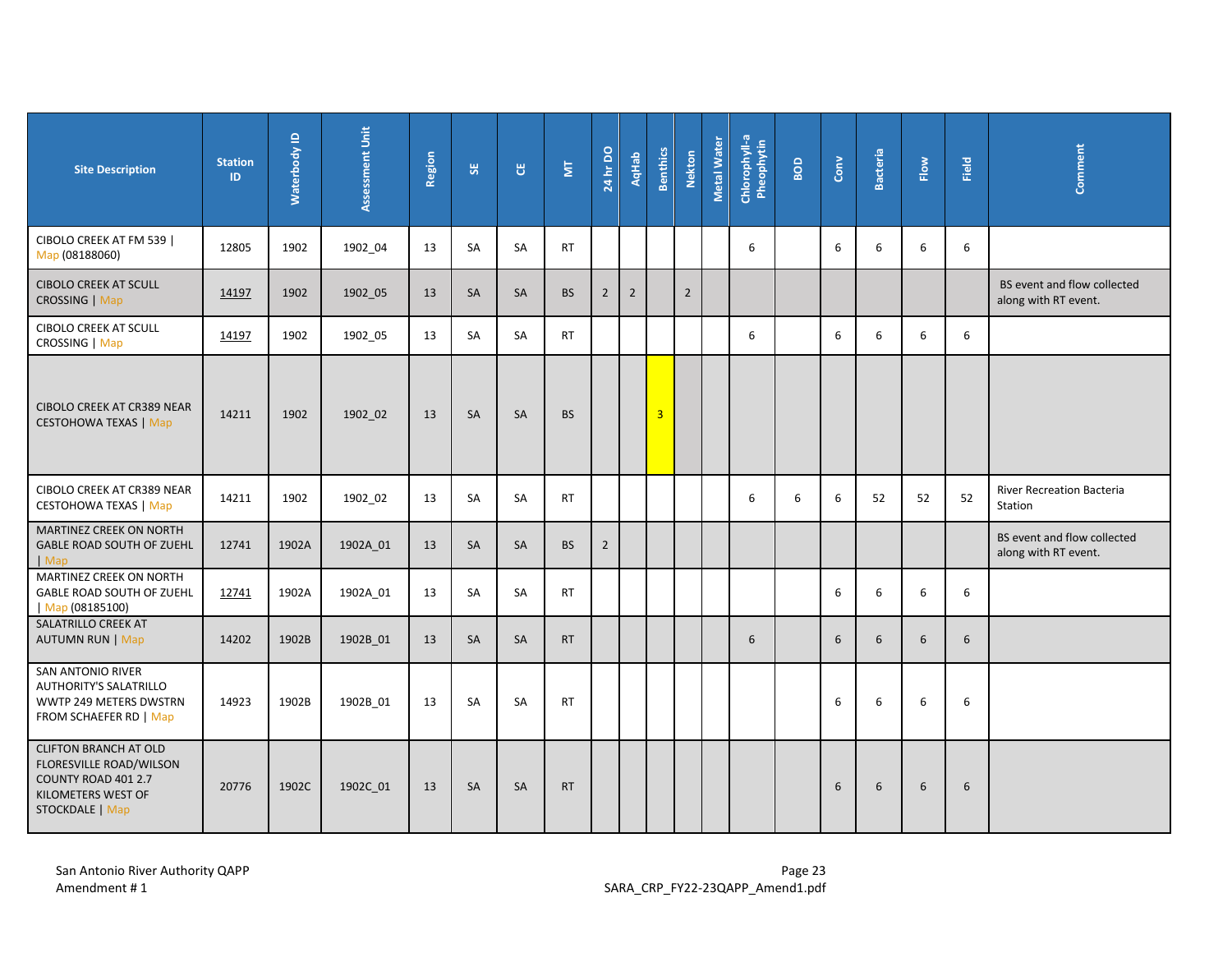| <b>Site Description</b>                                                                                                                                                                     | <b>Station</b><br>ID | $\mathbf{\underline{o}}$<br>Waterbody | Assessment Unit    | Region | <b>SE</b> | ី         | $\overline{\Xi}$ | $\frac{1}{24}$ hr DO | <b>AqHab</b>   | <b>Benthics</b> | <b>Nekton</b>  | Metal Water  | Chlorophyll-a<br>Pheophytin | BOD | $_{\rm Conv}$  | <b>Bacteria</b> | Flow | Field           | Comment                                              |
|---------------------------------------------------------------------------------------------------------------------------------------------------------------------------------------------|----------------------|---------------------------------------|--------------------|--------|-----------|-----------|------------------|----------------------|----------------|-----------------|----------------|--------------|-----------------------------|-----|----------------|-----------------|------|-----------------|------------------------------------------------------|
| Segment 1903 Medina River Below Medina Diversion Lake   Map                                                                                                                                 |                      |                                       |                    |        |           |           |                  |                      |                |                 |                |              |                             |     |                |                 |      |                 |                                                      |
| MEDINA RIVER AT FM 1937<br>NEAR LOSOYA   Map                                                                                                                                                | 12811                | 1903                                  | 1903_01            | 13     | SA        | SA        | <b>RT</b>        |                      |                |                 |                |              | 6                           |     | 6              | 6               | 6    | 6               |                                                      |
| Medina River at Applewhite<br>Road approximately 1.16<br>kilometers north of Neal Road<br>at the southern boundary of<br>the Toyota property CAMS ID<br>0769 USGS Site ID 08180850  <br>Map | 12814                | 1903                                  | 1903_03            | 13     | <b>SA</b> | SA        | <b>RT</b>        |                      |                |                 |                |              | 6                           |     | 6              | 6               | 6    | 6               |                                                      |
| MEDINA RIVER AT CR 2615<br>APPROX .5 MI DOWNSTREAM<br>OF DIVERSION DAM NEAR RIO<br>MEDINA   Map (08180500)                                                                                  | 12824                | 1903                                  | 1903_05            | 13     | SA        | SA        | <b>RT</b>        |                      |                |                 |                |              | 6                           |     | 6              | 6               | 6    | $6\phantom{1}6$ |                                                      |
| MEDINA RIVER AT CR 484  <br>Map                                                                                                                                                             | 14200                | 1903                                  | 1903_04<br>1903 05 | 13     | SA        | SA        | <b>BS</b>        | $\overline{2}$       | $\overline{2}$ |                 | $\overline{2}$ |              |                             |     |                |                 |      |                 | BS samples will be collected<br>along with RT events |
| MEDINA RIVER AT CR 484  <br><b>Map</b>                                                                                                                                                      | 14200                | 1903                                  | 1903_04<br>1903 05 | 13     | SA        | SA        | <b>RT</b>        |                      |                |                 |                |              | 6                           |     | 6              | 6               | 6    | 6               |                                                      |
| CITY OF SAN ANTIONIO DOS<br>RIOS WWTP DISCHARGE INTO<br>MEDINA RIVER PERMIT<br>WQ0010137-033   Map                                                                                          | 16584                | 1903                                  | 1903_01            | 13     | SA        | SA        | <b>RT</b>        |                      |                |                 |                |              |                             |     | 6              | 6               | 6    | 6               |                                                      |
| Medina River approximately<br>450 m downstream of<br>Pleasanton Road                                                                                                                        | 22225                | 1903                                  | 1903_02            | 13     | SA        | SA        | <b>RT</b>        |                      |                |                 |                | $\mathbf{3}$ | 6                           |     | 6              | 6               | 6    | $\sqrt{6}$      |                                                      |
| Segment 1904 Medina Lake   Map                                                                                                                                                              |                      |                                       |                    |        |           |           |                  |                      |                |                 |                |              |                             |     |                |                 |      |                 |                                                      |
| MEDINA LAKE AT MEDINA<br>LAKE DAM WEST OF SAN<br>ANTONIO   Map                                                                                                                              | 12825                | 1904                                  | 1904 01            | 13     | SA        | <b>BA</b> | <b>RT</b>        |                      |                |                 |                |              | 4                           |     | $\overline{4}$ | $\overline{4}$  |      | $\overline{4}$  |                                                      |
| MEDINA LAKE NEAR RED COVE<br>  Map                                                                                                                                                          | 12826                | 1904                                  | 1904 01            | 13     | SA        | BA        | <b>RT</b>        |                      |                |                 |                |              |                             |     | $\overline{4}$ | $\overline{4}$  |      | $\overline{4}$  |                                                      |
| MEDINA LAKE AT MORMON<br><b>BLUFF</b>   Map                                                                                                                                                 | 12827                | 1904                                  | 1904_03            | 13     | SA        | BA        | <b>RT</b>        |                      |                |                 |                |              |                             |     | $\overline{4}$ | 4               |      | $\overline{4}$  |                                                      |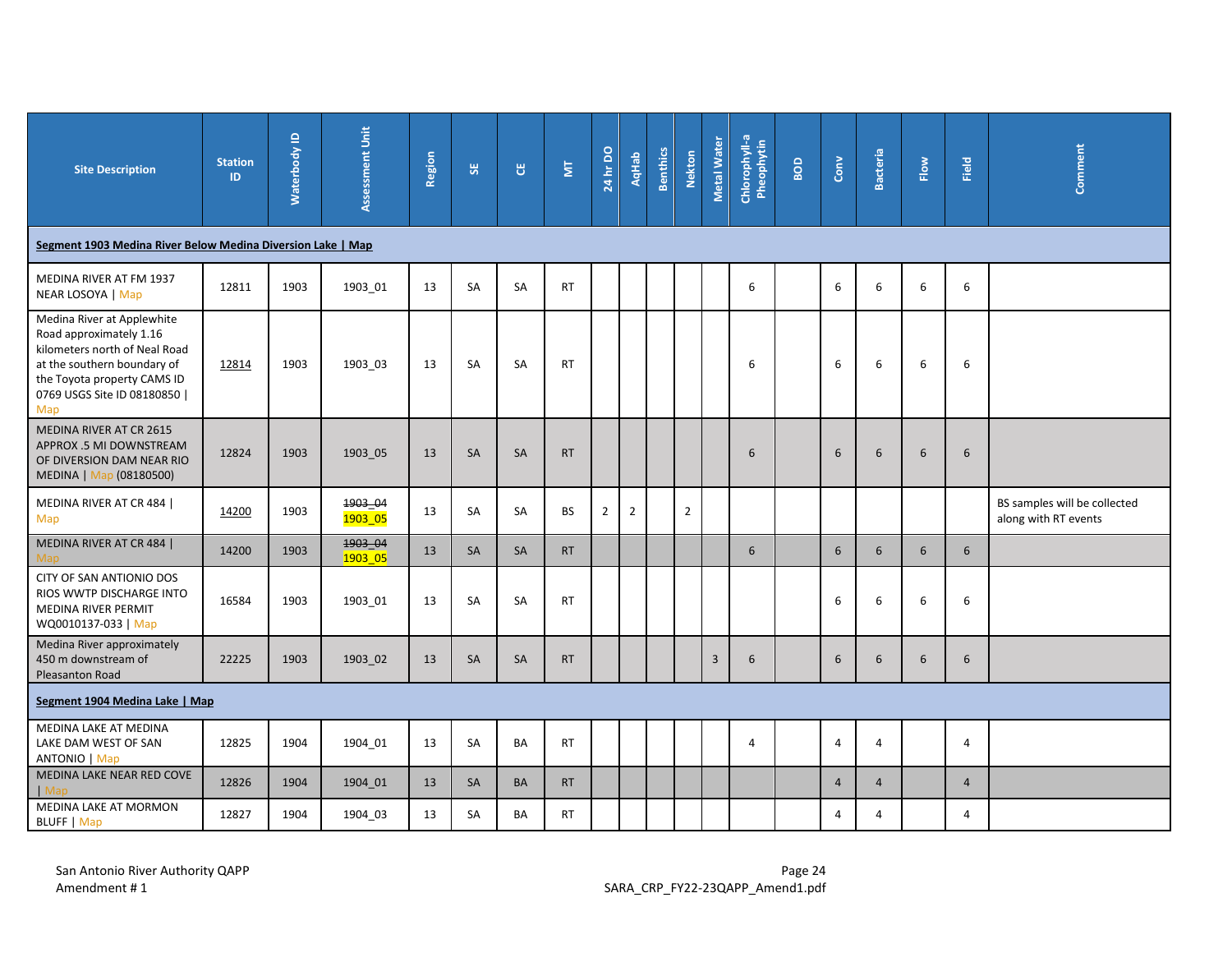| <b>Site Description</b>                                                                                                                                | <b>Station</b><br>ID | $\mathbf{\underline{o}}$<br>Waterbody | Assessment Unit | Region | <b>SE</b> | უ         | $\overline{\Xi}$ | 24 hr DO | <b>AqHab</b> | <b>Benthics</b> | <b>Nekton</b> | Metal Water | Chlorophyll-a<br>Pheophytin | BOD | $_{\rm Conv}$  | <b>Bacteria</b> | Flow           | Field          | Comment |
|--------------------------------------------------------------------------------------------------------------------------------------------------------|----------------------|---------------------------------------|-----------------|--------|-----------|-----------|------------------|----------|--------------|-----------------|---------------|-------------|-----------------------------|-----|----------------|-----------------|----------------|----------------|---------|
| <b>MEDINA LAKE BETWEEN</b><br><b>CYPRESS AND SPETTEL COVES</b><br>$ $ Map                                                                              | 12828                | 1904                                  | 1904 03         | 13     | <b>SA</b> | <b>BA</b> | <b>RT</b>        |          |              |                 |               |             |                             |     | $\overline{4}$ | $\overline{4}$  |                | $\overline{4}$ |         |
| MEDINA LAKE MID LAKE NEAR<br><b>HEADWATER   Map</b>                                                                                                    | 12829                | 1904                                  | 1904 02         | 13     | SA        | BA        | <b>RT</b>        |          |              |                 |               |             | 4                           |     | $\overline{4}$ | $\overline{4}$  |                | 4              |         |
| Segment 1905 Medina River Above Medina Lake   Map                                                                                                      |                      |                                       |                 |        |           |           |                  |          |              |                 |               |             |                             |     |                |                 |                |                |         |
| MEDINA RIVER AT OLD<br><b>ENGLISH CROSSING ABOVE</b><br><b>BANDERA FALLS   Map</b>                                                                     | 12830                | 1905                                  | 1905_01         | 13     | SA        | BA        | <b>RT</b>        |          |              |                 |               |             |                             |     | $\Delta$       | $\overline{4}$  | $\overline{4}$ | 4              |         |
| MEDINA RIVER AT FM 470<br><b>WEST OF BANDERA   Map</b>                                                                                                 | 12832                | 1905                                  | 1905 01         | 13     | <b>SA</b> | <b>BA</b> | <b>RT</b>        |          |              |                 |               |             |                             |     | $\overline{4}$ | $\overline{4}$  | $\overline{4}$ | $\overline{4}$ |         |
| MEDINA RIVER AT SH 173 1.9<br>MI UPSTREAM FROM<br><b>BANDERA CREEK 5.6 MI</b><br>DOWNSTREAM FROM INDIAN<br>CREEK   Map (08178880)                      | 13638                | 1905                                  | 1905_01         | 13     | SA        | <b>BA</b> | <b>RT</b>        |          |              |                 |               |             |                             |     | $\overline{4}$ | $\overline{4}$  | 4              | 4              |         |
| <b>WEST PRONG MEDINA RIVER</b><br>11M UPSTREAM FROM<br><b>COALKILN RD 3 KM WEST OF</b><br>MEDINA AND IMMEDIATELY<br>SOUTH OF SH337   Map               | 15736                | 1905                                  | <b>NA</b>       | 13     | <b>SA</b> | <b>BA</b> | <b>RT</b>        |          |              |                 |               |             |                             |     | $\overline{4}$ | $\overline{4}$  | $\overline{4}$ | $\overline{4}$ |         |
| MEDINA RIVER AT PATTERSON<br>AVENUE IN MOFFETT PARK<br><b>MEDINA TEXAS   Map</b>                                                                       | 21125                | 1905                                  | 1905_02         | 13     | SA        | BA        | <b>RT</b>        |          |              |                 |               |             |                             |     | $\overline{4}$ | 4               | 4              | 4              |         |
| MEDINA RIVER AT NORTH SIDE<br>OF MAYAN RANCH, WEST OF<br>CITY OF BANDERA AND 2.16<br>KILOMETERS UPSTREAM OF<br><b>SCHMIDTKE ROAD CROSSING  </b><br>Map | 21631                | 1905                                  | 1905 01         | 13     | <b>SA</b> | <b>BA</b> | <b>RT</b>        |          |              |                 |               |             | 4                           |     | $\overline{4}$ | $\overline{4}$  | 4              | 4              |         |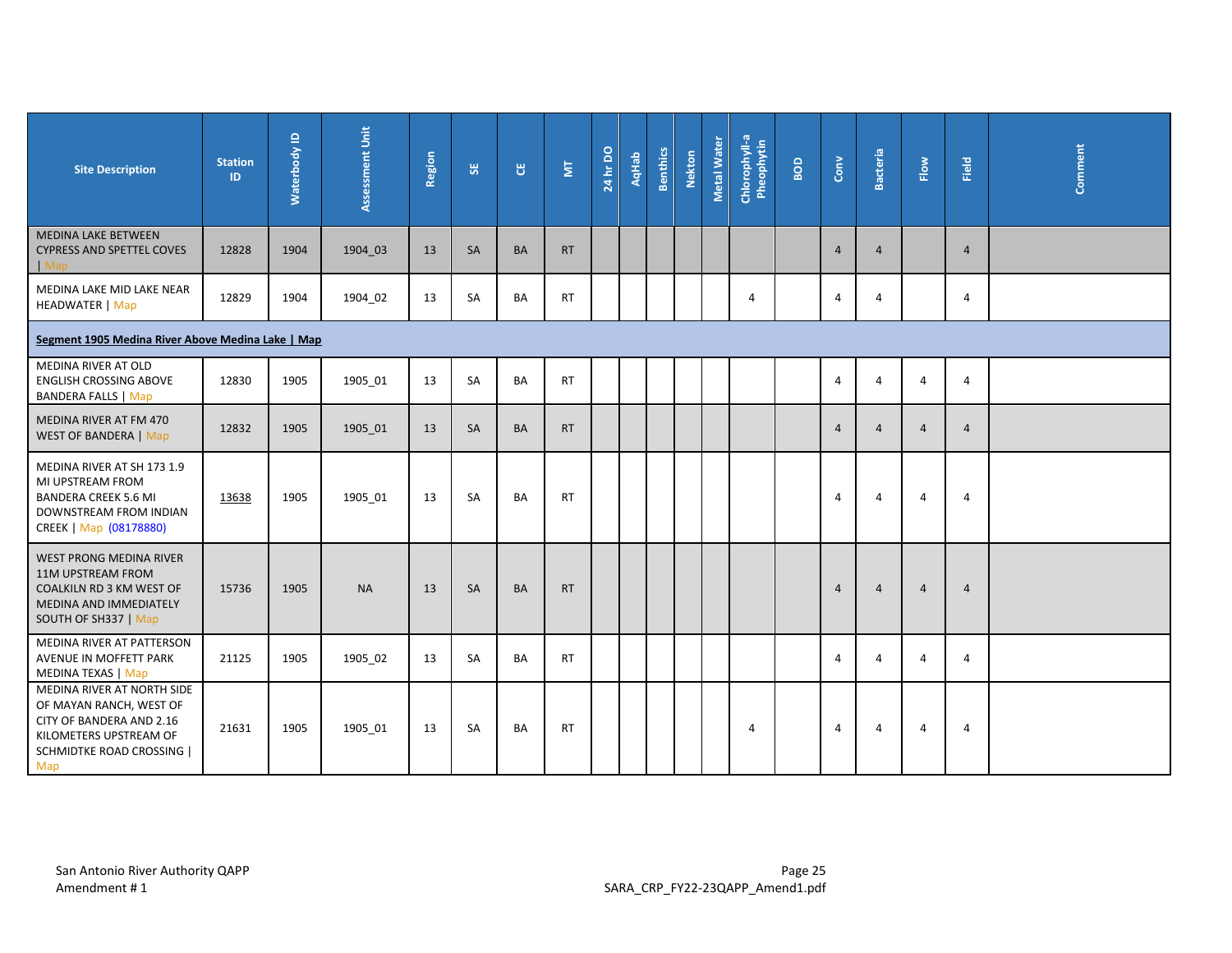| <b>Site Description</b>                                                                                                                                                                        | <b>Station</b><br>ID                | Waterbody ID | Assessment Unit                  | Region | 5Ė        | ិម        | ΣĪ,       | 24 hr DO       | <b>AqHab</b>   | <b>Benthics</b> | <b>Nekton</b>  | Metal Water    | Chlorophyll-a<br>Pheophytin | BOD | $_{\rm Conv}$ | <b>Bacteria</b> | Flow           | Field          | Comment                                              |
|------------------------------------------------------------------------------------------------------------------------------------------------------------------------------------------------|-------------------------------------|--------------|----------------------------------|--------|-----------|-----------|-----------|----------------|----------------|-----------------|----------------|----------------|-----------------------------|-----|---------------|-----------------|----------------|----------------|------------------------------------------------------|
| MEDINA RIVER AT NORTH SIDE<br>OF MAYAN RANCH, WEST OF<br>CITY OF BANDERA AND 2.16<br>KILOMETERS UPSTREAM OF<br><b>SCHMIDTKE ROAD CROSSING</b><br><b>Map</b>                                    | 21631                               | 1905         | 1905_01                          | 13     | <b>SA</b> | <b>SA</b> | <b>BS</b> | $\overline{2}$ | $\overline{2}$ |                 | $\overline{2}$ |                |                             |     |               |                 |                |                | BS samples will be collected<br>along with RT events |
| NORTH PRONG MEDINA RIVER<br>AKA WALLACE CREEK<br>IMMEDIATELY UPSTREAM OF<br>SH 16   Map                                                                                                        | 18447                               | 1905A        | 1905A_01                         | 13     | <b>SA</b> | <b>BA</b> | <b>RT</b> |                |                |                 |                |                | $\overline{4}$              |     | 4             | $\overline{4}$  | $\overline{4}$ | $\overline{4}$ |                                                      |
| NORTH PRONG MEDINA RIVER<br>AT FM 2107 APPROX 80<br>METERS NORTHEAST OF THE<br><b>INTERSECTION OF</b><br><b>BREWINGTON CREEK ROAD</b><br>AND FM 2107 NORTHWEST OF<br><b>MEDINA TEXAS   Map</b> | 21126                               | 1905A        | <mark>1905–01</mark><br>1905A 01 | 13     | <b>SA</b> | BA        | <b>RT</b> |                |                |                 |                |                |                             |     | 4             | $\overline{4}$  | $\overline{4}$ | 4              |                                                      |
|                                                                                                                                                                                                | Segment 1906 Lower Leon Creek   Map |              |                                  |        |           |           |           |                |                |                 |                |                |                             |     |               |                 |                |                |                                                      |
| LEON CREEK AT APPLEWHITE<br><b>RD</b>                                                                                                                                                          | 12835                               | 1906         | 1906_02                          | 13     | SA        | SA        | <b>RT</b> |                |                |                 |                | $\overline{3}$ |                             |     | 6             | 6               | 6              | 6              |                                                      |
| LEON CREEK UPSTREAM FROM<br>LEON CREEK WWTP AND<br>APPROX 980 METERS<br>UPSTREAM OF THE<br><b>CONFLUENCE WITH</b><br><b>COMANCHE CREEK   Map</b>                                               | 14198                               | 1906         | 1906_01                          | 13     | SA        | SA        | <b>BS</b> | $\overline{2}$ | $\overline{2}$ |                 | $\overline{2}$ |                |                             |     |               |                 |                |                | BS event and flow collected<br>along with RT event.  |
| LEON CREEK UPSTREAM FROM<br>LEON CREEK WWTP AND<br>APPROX 980 METERS<br><b>UPSTREAM OF THE</b><br><b>CONFLUENCE WITH</b><br><b>COMANCHE CREEK   Map</b>                                        | 14198                               | 1906         | 1906_01                          | 13     | SA        | SA        | <b>RT</b> |                |                |                 |                |                | 6                           |     | 6             | 6               | 6              | 6              |                                                      |
| Segment 1907 Upper Leon Creek   Map                                                                                                                                                            |                                     |              |                                  |        |           |           |           |                |                |                 |                |                |                             |     |               |                 |                |                |                                                      |
| LEON CREEK IN RAYMOND<br>RUSSELL PARK AT LOW WATER<br><b>BRIDGE</b>   Map                                                                                                                      | 12851                               | 1907         | 1907_01                          | 13     | SA        | <b>SA</b> | RT        |                |                |                 |                |                | 6                           |     | 6             | 6               | 6              | 6              |                                                      |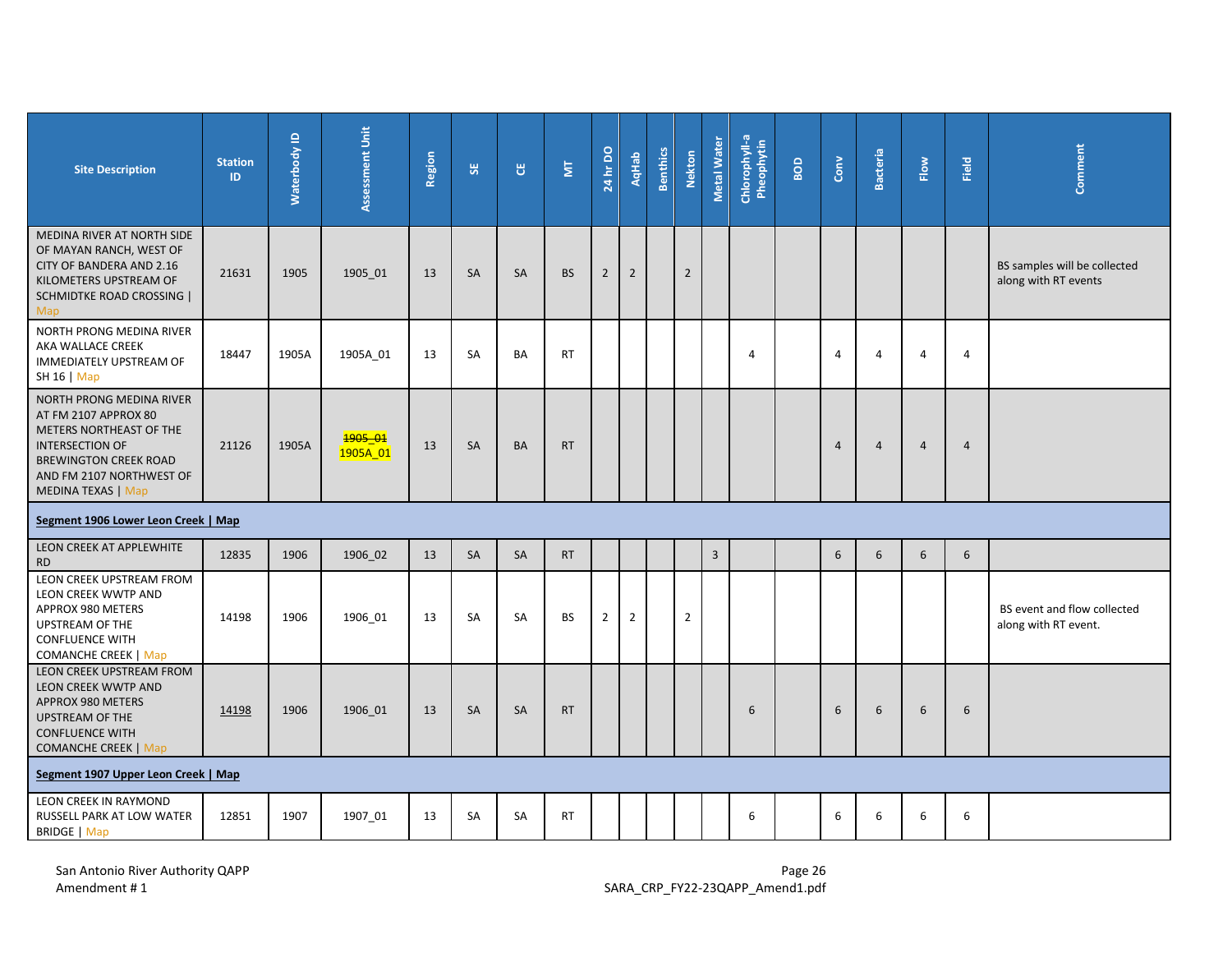| <b>Site Description</b>                                                                                                                                | <b>Station</b><br>ID | $\mathbf{\underline{o}}$<br>Waterbody | Assessment Unit | <b>Region</b> | 55        | ិម        | $\overline{\Xi}$ | 24 hr DO       | <b>AqHab</b>   | <b>Benthics</b> | <b>Nekton</b>  | <b>Metal Water</b> | Chlorophyll-a<br>Pheophytin | BOD | $_{\rm Conv}$  | <b>Bacteria</b> | Flow           | Field          | Comment                                              |
|--------------------------------------------------------------------------------------------------------------------------------------------------------|----------------------|---------------------------------------|-----------------|---------------|-----------|-----------|------------------|----------------|----------------|-----------------|----------------|--------------------|-----------------------------|-----|----------------|-----------------|----------------|----------------|------------------------------------------------------|
| Segment 1908 Upper Cibolo Creek   Map                                                                                                                  |                      |                                       |                 |               |           |           |                  |                |                |                 |                |                    |                             |     |                |                 |                |                |                                                      |
| CIBOLO CREEK @ RIVER ROAD                                                                                                                              | 20823                | 1908                                  | 1908_01         | 13            | SA        | BC        | <b>RT</b>        |                |                |                 |                |                    |                             |     | $\overline{4}$ | 4               |                | 4              | No Flow Possible                                     |
| Segment 1909 Medina Diversion Lake   Map                                                                                                               |                      |                                       |                 |               |           |           |                  |                |                |                 |                |                    |                             |     |                |                 |                |                |                                                      |
| MEDINA RIVER DOWNSTREAM<br>MEDINA RESERVOIR IN MICO<br>TX AT LOW WATER CROSSING<br>$\blacksquare$ Map                                                  | 14205                | 1909                                  | 1909 01         | 13            | <b>SA</b> | <b>BA</b> | <b>RT</b>        |                |                |                 |                |                    |                             |     | $\overline{4}$ | $\overline{4}$  | $\overline{4}$ | $\overline{4}$ |                                                      |
| MEDINA DIVERSION LAKE<br>NEAR WEST BANK 40 M<br>UPSTREAM OF DAM AND<br>APPROXIMATELY 1 MI<br>UPSTREAM OF MEDINA RIVER<br>CROSSING AT MEDINA CR<br>2615 | 18407                | 1909                                  | 1909_01         | 13            | SA        | BA        | <b>RT</b>        |                |                |                 |                |                    |                             |     | $\overline{4}$ | $\overline{4}$  |                | $\overline{4}$ | No Flow Possible                                     |
| Segment 1910 Salado Creek   Map                                                                                                                        |                      |                                       |                 |               |           |           |                  |                |                |                 |                |                    |                             |     |                |                 |                |                |                                                      |
| SALADO CREEK AT SOUTHTON<br>ROAD IN SAN ANTONIO   Map                                                                                                  | 12861                | 1910                                  | 1910_01         | 13            | SA        | SA        | <b>BS</b>        | $\overline{2}$ | $\overline{2}$ |                 | $\overline{2}$ |                    |                             |     |                |                 |                |                | BS samples will be collected<br>along with RT events |
| SALADO CREEK AT SOUTHTON<br>ROAD IN SAN ANTONIO   Map                                                                                                  | 12861                | 1910                                  | 1910_01         | 13            | SA        | SA        | <b>RT</b>        |                |                |                 |                |                    | 6                           |     | 6              | 6               | 6              | 6              |                                                      |
| SALADO CREEK AT GEMBLER<br>RD   Map                                                                                                                    | 12870                | 1910                                  | 1910 02         | 13            | <b>SA</b> | <b>SA</b> | <b>BS</b>        | 1              | $\mathbf{1}$   | $\mathbf{1}$    | $\mathbf{1}$   |                    |                             |     |                |                 |                |                | BS samples will be collected<br>along with RT events |
| SALADO CREEK AT GEMBLER<br>RD   Map                                                                                                                    | 12870                | 1910                                  | 1910_02         | 13            | SA        | SA        | <b>RT</b>        |                |                |                 |                |                    | 6                           |     | 6              | 6               | 6              | 6              |                                                      |
| SALADO CREEK AT RITTIMAN<br>ROAD IN SAN ANTONIO   Map                                                                                                  | 12874                | 1910                                  | 1910 03         | 13            | SA        | SA        | <b>BS</b>        | $\overline{2}$ |                |                 |                |                    |                             |     |                |                 |                |                | BS samples will be collected<br>along with RT events |
| SALADO CREEK AT RITTIMAN<br>ROAD IN SAN ANTONIO   Map                                                                                                  | 12874                | 1910                                  | 1910_03         | 13            | <b>SA</b> | SA        | <b>RT</b>        |                |                |                 |                |                    | 6                           |     | 6              | 6               | 6              | 6              |                                                      |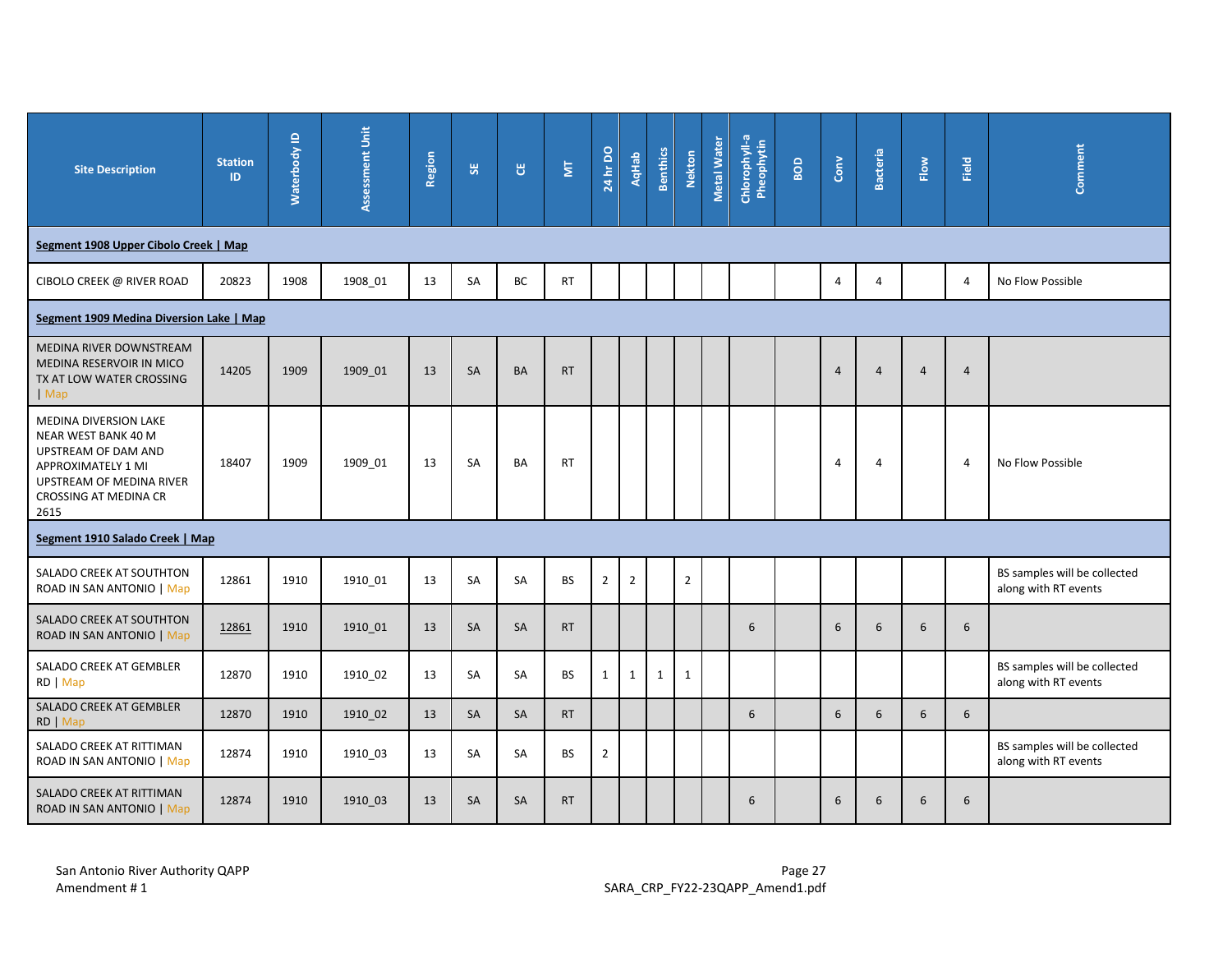| <b>Site Description</b>                                                    | <b>Station</b><br>ID | $\mathbf{\underline{o}}$<br>Waterbody | Assessment Unit | Region | <b>SE</b> | <b>٣</b>  | $\overline{\Xi}$ | 24 hr DO       | <b>AqHab</b>   | <b>Benthics</b> | <b>Nekton</b>  | <b>Metal Water</b> | Chlorophyll-a<br>Pheophytin | BOD | $_{\rm Conv}$ | <b>Bacteria</b> | Flow             | Field | Comment                                                                                                                                                 |
|----------------------------------------------------------------------------|----------------------|---------------------------------------|-----------------|--------|-----------|-----------|------------------|----------------|----------------|-----------------|----------------|--------------------|-----------------------------|-----|---------------|-----------------|------------------|-------|---------------------------------------------------------------------------------------------------------------------------------------------------------|
| SALADO CREEK AT<br>EISENHAUER ROAD IN SAN<br><b>ANTONIO   Map</b>          | 12875                | 1910                                  | 1910 04         | 13     | SA        | SA        | <b>BS</b>        | $\overline{2}$ |                |                 |                |                    |                             |     |               |                 |                  |       | BS samples will be collected<br>along with RT events                                                                                                    |
| SALADO CREEK AT<br>EISENHAUER ROAD IN SAN<br><b>ANTONIO   Map</b>          | 12875                | 1910                                  | 1910 04         | 13     | <b>SA</b> | <b>SA</b> | <b>RT</b>        |                |                |                 |                |                    | 6                           |     | 6             | 6               | 6                | 6     |                                                                                                                                                         |
| SALADO CREEK AT COMANCHE<br>PARK   Map                                     | 14929                | 1910                                  | 1910_02         | 13     | SA        | SA        | <b>BS</b>        | $\overline{2}$ | $\overline{2}$ | $\overline{2}$  | $\overline{2}$ |                    |                             |     |               |                 |                  |       | BS samples will be collected<br>along with RT events                                                                                                    |
| SALADO CREEK AT COMANCHE<br>PARK   Map                                     | 14929                | 1910                                  | 1910_02         | 13     | SA        | SA        | <b>RT</b>        |                |                |                 |                | 3                  | 6                           |     | 6             | 6               | 6                | 6     |                                                                                                                                                         |
| WALZEM CREEK AT HOLBROOK<br>ROAD   Map                                     | 12698                | 1910A                                 | 1910A_01        | 13     | SA        | SA        | <b>RT</b>        |                |                |                 |                |                    | 6                           |     | 6             | 6               | 6                | 6     |                                                                                                                                                         |
| ROSILLO CREEK AT W.W.<br>WHITE ROAD IN SAN ANTONIO                         | 12690                | 1910B                                 | 1910B 01        | 13     | <b>SA</b> | <b>SA</b> | <b>RT</b>        |                |                |                 |                |                    |                             |     | 6             | 6               | 6                | 6     |                                                                                                                                                         |
| MENGER CREEK AT COLISEUM<br><b>RD</b>                                      | 12693                | 1910                                  | 1910D_01        | 13     | SA        | SA        | <b>RT</b>        |                |                |                 |                |                    |                             |     | 6             | 6               | 6                | 6     |                                                                                                                                                         |
| Segment 1911 Upper San Antonio River   Map                                 |                      |                                       |                 |        |           |           |                  |                |                |                 |                |                    |                             |     |               |                 |                  |       |                                                                                                                                                         |
| SAN ANTONIO RIVER AT FM<br>541 NEAR POTH                                   | 12880                | 1911                                  | 1911_02         | 13     | SA        | SA        | <b>RT</b>        |                |                |                 |                | $\mathsf{3}$       | 6                           |     | 6             | 6               | $\boldsymbol{6}$ | 6     | For high flow events where<br>instantaneous flow is not<br>possible, flow information will<br>be collected from USGS gage<br>08183500 SAR at Fall City. |
| SAN ANTONIO RIVER AT SH 97<br>NEAR FLORESVILLE (08183200)                  | 12881                | 1911                                  | 1911 03         | 13     | SA        | SA        | <b>RT</b>        |                |                |                 |                |                    | 6                           | 6   | 6             | 52              | 52               | 52    | <b>River Recreation Bacteria</b><br>Station                                                                                                             |
| SAN ANTONIO RIVER AT<br>DIETZFIELD ROAD CR 117<br>NORTHWEST OF FLORESVILLE | 12883                | 1911                                  | 1911_04         | 13     | <b>SA</b> | SA        | <b>RT</b>        |                |                |                 |                |                    |                             |     | 6             | 6               | 6                | 6     | Flow reported from USGS<br>8183200 SAR at Floresville                                                                                                   |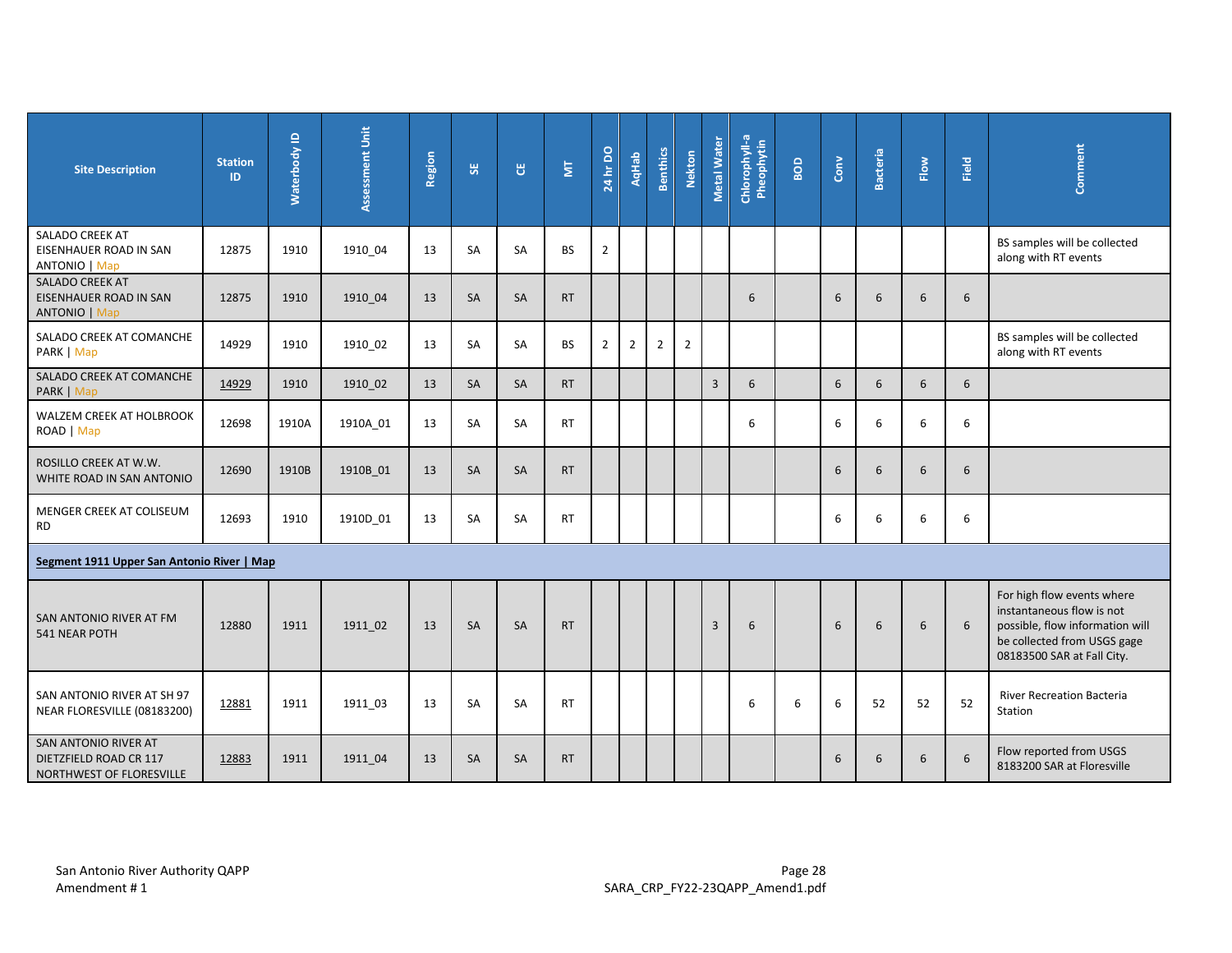| <b>Site Description</b>                                                                                                                                        | <b>Station</b><br>ID | Waterbody ID | Assessment Unit | Region | 55        | ិម        | $\overline{\Xi}$ | $\mathsf S$<br>24 hr | <b>AqHab</b>   | <b>Benthics</b> | <b>Nekton</b>  | Metal Water | Chlorophyll-a<br>Pheophytin | BOD | $_{\rm Conv}$ | Bacteria | Flow | Field | Comment                                              |
|----------------------------------------------------------------------------------------------------------------------------------------------------------------|----------------------|--------------|-----------------|--------|-----------|-----------|------------------|----------------------|----------------|-----------------|----------------|-------------|-----------------------------|-----|---------------|----------|------|-------|------------------------------------------------------|
| SAN ANTONIO RIVER MID<br><b>CHANNEL 30 M</b><br>DOWNSTREAM OF ST LOOP<br>1604 WEST OF ELMENDORF<br>RT/CONTINUOUS<br>MONITORING SITE CAMS 715<br>Map (08181800) | 12886                | 1911         | 1911_05         | 13     | <b>SA</b> | SA        | <b>RT</b>        |                      |                |                 |                |             | 6                           | 6   | 6             | 6        | 6    | 6     |                                                      |
| SAN ANTONIO RIVER AT IH 410<br>LOW WATER CROSSING<br>CAMINO COAHUILATECHAN<br>0.25 KM BELOW THE BRIDGE<br>IN SAN ANTONIO (08178565)                            | 12897                | 1911         | 1911 07         | 13     | SA        | <b>SA</b> | <b>RT</b>        |                      |                |                 |                |             | 6                           |     | 6             | 52       | 52   | 52    | <b>River Recreation Bacteria</b><br>Station          |
| SAN ANTONIO RIVER AT LOW<br>WATER CROSSING FOR PADRE<br>RD NEAR END OF ASHLEY RD  <br>Map                                                                      | 12899                | 1911         | 1911_08         | 13     | SA        | SA        | <b>BS</b>        | $\overline{2}$       | $\overline{2}$ | $\overline{2}$  | $\overline{2}$ |             |                             |     |               |          |      |       | BS samples will be collected<br>along with RT events |
| SAN ANTONIO RIVER AT LOW<br><b>WATER CROSSING FOR PADRE</b><br>RD NEAR END OF ASHLEY RD  <br>Map                                                               | 12899                | 1911         | 1911 08         | 13     | <b>SA</b> | <b>SA</b> | <b>RT</b>        |                      |                |                 |                |             | 6                           |     | 6             | 6        | 6    | 6     |                                                      |
| SAN ANTONIO RIVER AT<br>ALAMO ST IN SAN ANTONIO  <br>Map (08178000)                                                                                            | 12904                | 1911         | 1911_09         | 13     | SA        | SA        | <b>RT</b>        |                      |                |                 |                |             | 6                           |     | 6             | 6        | 6    | 6     |                                                      |
| SAN ANTONIO RIVER AT<br>WOODLAWN AVE IN SAN<br><b>ANTONIO</b>   Map                                                                                            | 12908                | 1911         | 1911_09         | 13     | SA        | SA        | <b>BS</b>        | $\mathbf{1}$         | $\mathbf{1}$   |                 | $\mathbf{1}$   |             |                             |     |               |          |      |       | BS samples will be collected<br>along with RT events |
| SAN ANTONIO RIVER AT<br>WOODLAWN AVE IN SAN<br><b>ANTONIO</b>   Map                                                                                            | 12908                | 1911         | 1911_09         | 13     | SA        | SA        | <b>RT</b>        |                      |                |                 |                |             | 6                           |     | 6             | 6        | 6    | 6     |                                                      |
| SAN ANTONIO RIVER AT<br>MULBERRY ST IN SAN<br><b>ANTONIO</b>   Map                                                                                             | 12909                | 1911         | 1911 09         | 13     | <b>SA</b> | SA        | <b>BS</b>        | $\mathbf{1}$         | $\mathbf{1}$   |                 | $\mathbf{1}$   |             |                             |     |               |          |      |       | BS samples will be collected<br>along with RT events |
| SAN ANTONIO RIVER AT<br>MULBERRY ST IN SAN<br><b>ANTONIO</b>   Map                                                                                             | 12909                | 1911         | 1911_09         | 13     | SA        | <b>SA</b> | <b>RT</b>        |                      |                |                 |                |             |                             |     | 6             | 6        | 6    | 6     |                                                      |
| SAN ANTONIO RIVER AT WELL<br>NO. 2 AT JOSKES PAVILLION  <br>Map                                                                                                | 12911                | 1911         | 1911 09         | 13     | SA        | SA        | <b>RT</b>        |                      |                |                 |                |             | 6                           |     | 6             | 6        | 6    | $6\,$ |                                                      |

San Antonio River Authority QAPP<br>Amendment # 1 **Page 29**<br>Amendment # 1 **Page 29** SARA\_CRP\_FY22-23QAPP\_Amend1.pdf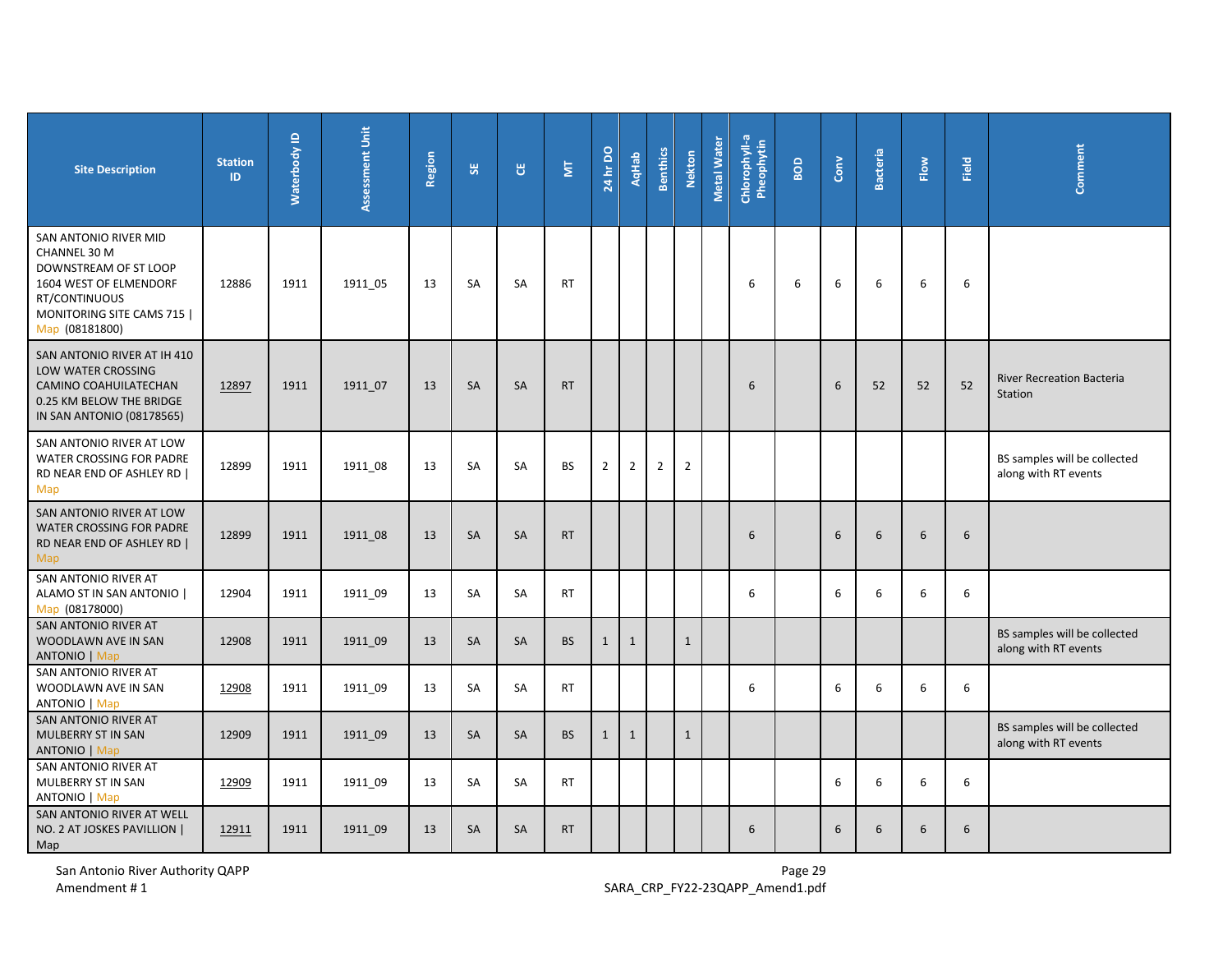| <b>Site Description</b>                                                                                                                                                                                                        | <b>Station</b><br>ID. | $\mathbf{\underline{o}}$<br>Waterbody | <b>Assessment Unit</b> | Region | 55        | უ         | $\overline{\Xi}$ | 24 hr DO       | <b>AqHab</b>   | <b>Benthics</b> | <b>Nekton</b> | Metal Water    | Chlorophyll-a<br>Pheophytin | BOD | Conv | <b>Bacteria</b> | Flow | Field | Comment                                                                                         |
|--------------------------------------------------------------------------------------------------------------------------------------------------------------------------------------------------------------------------------|-----------------------|---------------------------------------|------------------------|--------|-----------|-----------|------------------|----------------|----------------|-----------------|---------------|----------------|-----------------------------|-----|------|-----------------|------|-------|-------------------------------------------------------------------------------------------------|
| SAN ANTONIO RIVER AT W.<br>MITCHELL STREET IN<br><b>DOWNTOWN SAN ANTONIO  </b><br>Map (08178050)                                                                                                                               | 14256                 | 1911                                  | 1911 09                | 13     | <b>SA</b> | SA        | <b>RT</b>        |                |                |                 |               | $\overline{3}$ | 6                           |     | 6    | 52              | 52   | 52    | <b>River Recreation Bacteria</b><br>Station                                                     |
| SAN ANTONIO ZOO OUTFALL<br>NO 1 DISCHARGE CHANNEL 27<br>M DOWNSTREAM OF<br><b>DISCHARGE CULVERT AT</b><br>SOUTHEAST CORNER OF ZOO<br><b>OUTSIDE ZOO PROPERTY  </b><br>Map                                                      | 15722                 | 1911                                  | 1911 09                | 13     | <b>SA</b> | <b>SA</b> | <b>RT</b>        |                |                |                 |               |                |                             |     |      | 6               | 6    | 6     |                                                                                                 |
| SAN ANTONIO RIVER APPROX<br>835 METERS UPSTREAM OF<br>THE MEDINA RIVER<br>CONFLUENCE   Map                                                                                                                                     | 16731                 | 1911                                  | 1911 06                | 13     | SA        | <b>SA</b> | <b>BS</b>        | $\overline{4}$ | $\overline{4}$ |                 | 4             |                |                             |     |      |                 |      |       | BS samples will be collected<br>along with RT events                                            |
| SAN ANTONIO RIVER APPROX<br>835 METERS UPSTREAM OF<br>THE MEDINA RIVER<br><b>CONFLUENCE   Map</b>                                                                                                                              | 16731                 | 1911                                  | 1911_06                | 13     | <b>SA</b> | SA        | <b>RT</b>        |                |                |                 |               |                | 6                           |     | 6    | 6               | 6    | 6     |                                                                                                 |
| SAN ANTONIO RIVER AT<br>MISSION ROAD IMMEDIATELY<br><b>UPSTREAM OF RIVERSIDE</b><br>MUNICIPAL GOLF COURSE 1.65<br>KM DOWNSTREAM OF SAN<br>ANTONIO RIVER/SAN PEDRO<br><b>CREEK CONFLUENCE IN SAN</b><br><b>ANTONIO TX   Map</b> | 17066                 | 1911                                  | 1911 08                | 13     | <b>SA</b> | SA        | <b>RT</b>        |                |                |                 |               | $\overline{3}$ | 6                           |     | 6    | 52              | 52   | 52    | <b>River Recreation Bacteria</b><br>Station                                                     |
| <b>SAN ANTONIO RIVER 57</b><br>METERS UPSTREAM OF<br><b>LEXINGTON STREET BRIDGE</b><br>AND APPROXIMATELY 1.3<br>KILOMETERS DOWNSTREAM<br>OF IH 35   Map                                                                        | 18865                 | 1911                                  | 1911 09                | 13     | <b>SA</b> | <b>SA</b> | <b>BS</b>        | $\mathbf{1}$   |                |                 |               |                |                             |     |      |                 |      |       | No Flow Possible - Barge Traffic<br><b>BS samples will be collected</b><br>along with RT events |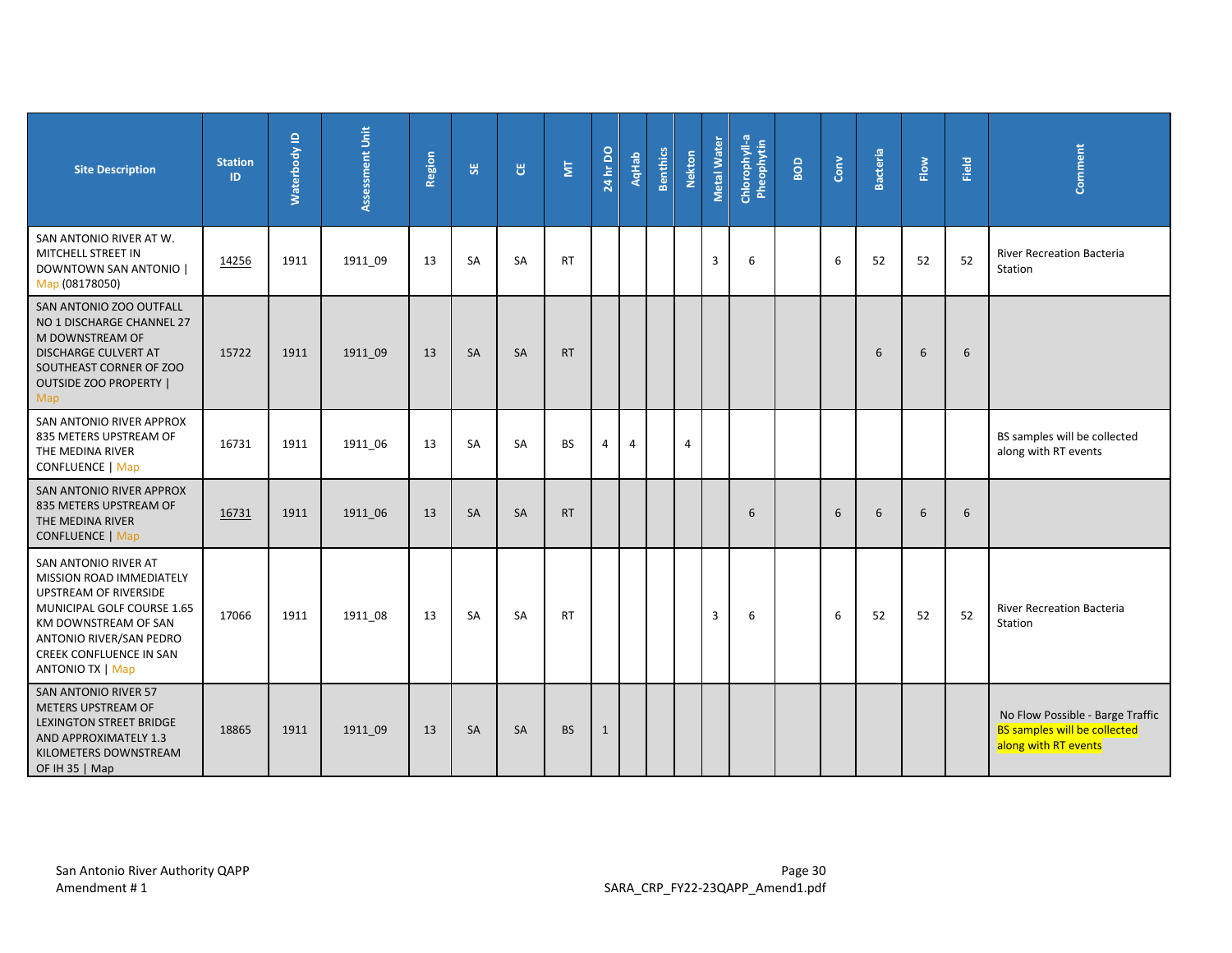| <b>Site Description</b>                                                                                                                          | <b>Station</b><br>ID | Waterbody ID | Assessment Unit     | Region | 55        | ម         | $\overline{\Xi}$ | <b>24 hr DO</b> | <b>AqHab</b>   | <b>Benthics</b> | <b>Nekton</b>  | <b>Metal Water</b> | Chlorophyll-a<br>Pheophytin | BOD | $_{\rm Conv}$ | <b>Bacteria</b> | Flow           | Field            | Comment                                              |
|--------------------------------------------------------------------------------------------------------------------------------------------------|----------------------|--------------|---------------------|--------|-----------|-----------|------------------|-----------------|----------------|-----------------|----------------|--------------------|-----------------------------|-----|---------------|-----------------|----------------|------------------|------------------------------------------------------|
| SAN ANTONIO RIVER 57<br>METERS UPSTREAM OF<br><b>LEXINGTON STREET BRIDGE</b><br>AND APPROXIMATELY 1.3<br>KILOMETERS DOWNSTREAM<br>OF IH 35   Map | 18865                | 1911         | 1911 09             | 13     | <b>SA</b> | SA        | <b>RT</b>        |                 |                |                 |                |                    | 6                           |     | 6             | 6               |                | 6                | No Flow Possible - Barge Traffic                     |
| SAN ANTONIO RIVER LOOP 111<br>METERS DOWNSTREAM OF<br>MARKET STREET AT LITTLE<br>RHEIN STEAKHOUSE IN SAN<br><b>ANTONIO</b>   Map                 | 20122                | 1911         | 1911_09             | 13     | SA        | SA        | <b>RT</b>        |                 |                |                 |                |                    | 6                           |     | 6             | 6               |                | $\boldsymbol{6}$ | No Flow Possible - Barge Traffic                     |
| SAN ANTONIO RIVER AT VFW<br><b>BOULEVARD</b>   Map                                                                                               | 21547                | 1911         | 1911_08             | 13     | SA        | SA        | <b>BS</b>        | $\overline{2}$  | $\overline{2}$ | $\overline{2}$  | $\overline{2}$ |                    |                             |     |               |                 |                |                  | BS samples will be collected<br>along with RT events |
| SAN ANTONIO RIVER AT VFW<br><b>BOULEVARD   Map</b>                                                                                               | 21547                | 1911         | 1911 08             | 13     | SA        | SA        | <b>RT</b>        |                 |                |                 |                | $\overline{3}$     | 6                           |     | 6             | 6               | $6\phantom{1}$ | 6                |                                                      |
| APACHE CREEK AT BRAZOS<br>STREET APPROXIMATELY 0.7<br>KM UPSTREAM OF THE<br>CONFLUENCE WITH ALAZAN<br>CREEK   Map                                | 18735                | 1911B        | 1911B 01            | 13     | SA        | SA        | <b>RT</b>        |                 |                |                 |                |                    | 6                           |     | 6             | 6               | 6              | 6                |                                                      |
| ALAZAN CREEK AT TAMPICO ST<br>IN SAN ANTONIO   Map                                                                                               | 12715                | 1911C        | 1911C_01            | 13     | SA        | SA        | <b>RT</b>        |                 |                |                 |                |                    | 6                           |     | 6             | 6               | $6\phantom{1}$ | 6                |                                                      |
| SAN PEDRO CREEK AT FURNISH<br>ST IN SAN ANTONIO PERMIT<br>0000968 UNION STOCK YARDS<br>Map (08178500)                                            | 12707                | 1911D        | 1911D <sub>01</sub> | 13     | SA        | SA        | <b>RT</b>        |                 |                |                 |                |                    |                             |     | 6             | 6               | 6              | 6                |                                                      |
| <b>MARTINEZ CREEK AT RUIZ</b><br>STREET IN SAN ANTONIO  <br>Map                                                                                  | 12751                | 19111        | 19111_01            | 13     | SA        | SA        | <b>RT</b>        |                 |                |                 |                |                    |                             |     | 6             | 6               | 6              | 6                |                                                      |
| Segment 1912 Medio Creek   Map                                                                                                                   |                      |              |                     |        |           |           |                  |                 |                |                 |                |                    |                             |     |               |                 |                |                  |                                                      |
| MEDIO CREEK AT HIDDEN<br><b>VALLEY CAMPGROUND   Map</b>                                                                                          | 12916                | 1912         | 1912_01             | 13     | <b>SA</b> | <b>SA</b> | <b>BS</b>        | $\overline{2}$  | $\overline{2}$ |                 | $\overline{2}$ |                    |                             |     |               |                 |                |                  | BS event and flow collected<br>along with RT event.  |